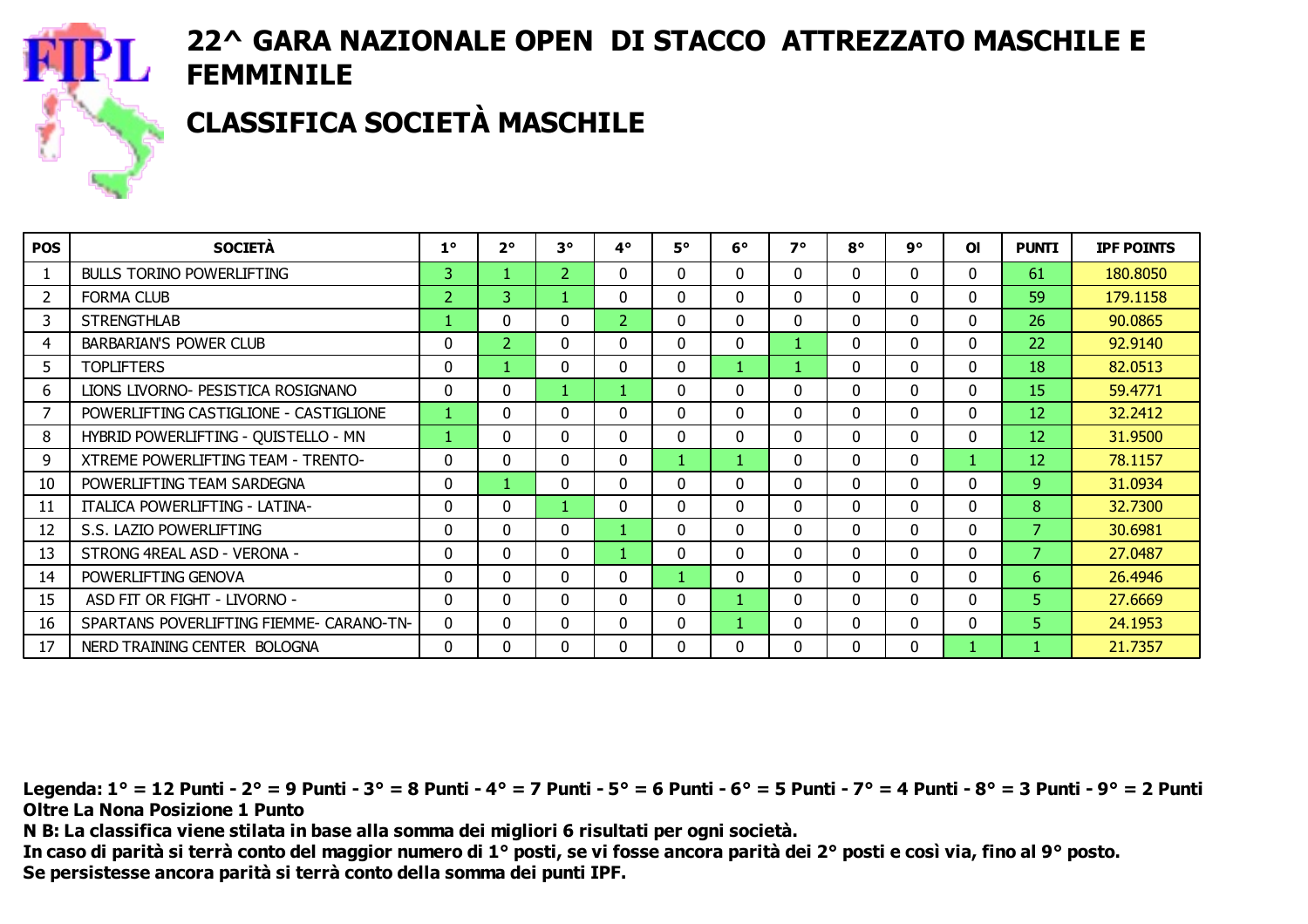

## CLASSIFICA CAT. MASCHILE

| <b>POS</b>  | <b>ATLETA</b>                | <b>SOCIETÀ</b>                           | <b>A.N.</b> | <b>PESO</b> | <b>CAT. ETÀ</b> | ST <sub>1</sub> | ST <sub>2</sub> | ST <sub>3</sub> | <b>BST</b> | <b>TOT</b> | <b>IPF POINTS</b> |
|-------------|------------------------------|------------------------------------------|-------------|-------------|-----------------|-----------------|-----------------|-----------------|------------|------------|-------------------|
| -59         |                              |                                          |             |             |                 |                 |                 |                 |            |            |                   |
| $1^{\circ}$ | MISTRAZZOSO MATTEO           | <b>STRENGTHLAB</b>                       | 1991        | 58,84       | Senior          | 200,0           | 215,0           | 226,0           | 226,0      | 226,0      | 32,9731           |
| $2^{\circ}$ | <b>IANNACE MARIO</b>         | <b>FORMA CLUB</b>                        | 1996        | 58,64       | Senior          | 195,0           | 205,0           | 215,0           | 205,0      | 205,0      | 29,9886           |
| $3^{\circ}$ | <b>GIUMMARRA FRANCO</b>      | <b>FORMA CLUB</b>                        | 1950        | 57,67       | Master IV       | 160,0           | 170,0           | 180,5           | 180,5      | 180,5      | 26,7522           |
| $-66$       |                              |                                          |             |             |                 |                 |                 |                 |            |            |                   |
| $1^{\circ}$ | <b>KOLEILAT LAWRENCE</b>     | <b>BULLS TORINO POWERLIFTING</b>         | 1990        | 65,32       | Senior          | 240,0           | 247,5           | 255,0           | 255.0      | 255,0      | 34,4096           |
| $2^{\circ}$ | ASTOLFI JACOPO               | <b>BULLS TORINO POWERLIFTING</b>         | 1997        | 64,85       | Senior          | 230,0           | 242,5           | 252,5           | 242,5      | 242,5      | 32,8933           |
| $3^{\circ}$ | <b>GIAMMICHELE RAFFAELLO</b> | ITALICA POWERLIFTING - LATINA-           | 1995        | 65,30       | Senior          | 230,0           | 242,5           | 255,0           | 242,5      | 242,5      | 32,7300           |
| $4^\circ$   | <b>GIANELLO ROBERTO</b>      | STRONG 4REAL ASD - VERONA -              | 1955        | 65,57       | Master III      | 195,0           | 198,0           | 201,0           | 201,0      | 201,0      | 27,0487           |
| $5^\circ$   | <b>CENACCHI LUCA</b>         | POWERLIFTING GENOVA                      | 1966        | 64,70       | Master II       | 195,0           | 212,5           | 212,5           | 195,0      | 195,0      | 26,4946           |
| $6^{\circ}$ | <b>COSTA LORENZO</b>         | SPARTANS POVERLIFTING FIEMME- CARANO-TN- | 1954        | 61,96       | Master III      | 172,5           | 182.5           | 190.0           | 172,5      | 172,5      | 24,1953           |
| $-74$       |                              |                                          |             |             |                 |                 |                 |                 |            |            |                   |
| $1^{\circ}$ | D'ANGELO LUIGI               | <b>FORMA CLUB</b>                        | 1990        | 72,46       | Senior          | 250,0           | 260,0           | 260,0           | 260,0      | 260,0      | 32,6668           |
| $2^{\circ}$ | ACQUARONI ALBERTO            | <b>BARBARIAN'S POWER CLUB</b>            | 2002        | 70,82       | Junior          | 220,0           | 232,5           | 240,0           | 240,0      | 240,0      | 30,6169           |
| $3^{\circ}$ | <b>THUMADOO KEVIN</b>        | <b>FORMA CLUB</b>                        | 1993        | 73,21       | Senior          | 210,0           | 227,5           | 237,5           | 237,5      | 237,5      | 29,6389           |
| $4^\circ$   | MILANO DIEGO                 | <b>STRENGTHLAB</b>                       | 1966        | 73,83       | Master II       | 225,0           | 235,5           | 235,5           | 225,0      | 225,0      | 27,9253           |
| $5^{\circ}$ | <b>MASOERO ANDREA</b>        | <b>BULLS TORINO POWERLIFTING</b>         | 1991        | 73,34       | Senior          | 210,0           | 220,0           | 220,0           | 210,0      | 210,0      | 26,1767           |
| $6^{\circ}$ | <b>FRANZA ROBERTO</b>        | <b>BULLS TORINO POWERLIFTING</b>         | 1961        | 68,17       | Master III      | 170,0           | 182,5           | 190,0           | 182,5      | 182,5      | 23,8956           |
| 7°          | LA FAUCI DANIELE             | <b>BULLS TORINO POWERLIFTING</b>         | 2000        | 71,19       | Junior          | 160,0           | 180,0           | 200,0           | 180,0      | 180,0      | 22,8826           |
| FG          | <b>DODDIS CHRISTOPHER</b>    | <b>BULLS TORINO POWERLIFTING</b>         | 1999        | 72,09       | Junior          | 250,0           | 250,0           | 250.0           | 0,0        | FG         | FG                |
| $-83$       |                              |                                          |             |             |                 |                 |                 |                 |            |            |                   |
| $1^{\circ}$ | ARTINO VASCO                 | POWERLIFTING CASTIGLIONE - CASTIGLIONE   | 1986        | 82,14       | Senior          | 265,0           | 277,5           | 297,5           | 277,5      | 277,5      | 32,2412           |
| $2^{\circ}$ | PUDDU PIERANGELO             | POWERLIFTING TEAM SARDEGNA               | 1977        | 80,79       | Master I        | 245,0           | 260,0           | 265,0           | 265,0      | 265,0      | 31,0934           |
| $3^{\circ}$ | RAZZAUTI LORENZO             | LIONS LIVORNO- PESISTICA ROSIGNANO       | 1983        | 82,37       | Senior          | 220,0           | 240,0           | 265,0           | 265,0      | 265,0      | 30,7383           |
| $4^{\circ}$ | <b>FABRIS OMAR</b>           | S.S. LAZIO POWERLIFTING                  | 2000        | 81,24       | Junior          | 235,0           | 252,5           | 262,5           | 262,5      | 262,5      | 30,6981           |
| $5^\circ$   | COLTELLACCI LORENZO          | <b>BULLS TORINO POWERLIFTING</b>         | 1989        | 81,30       | Senior          | 235,0           | 245,0           | 262,5           | 262,5      | 262,5      | 30,6847           |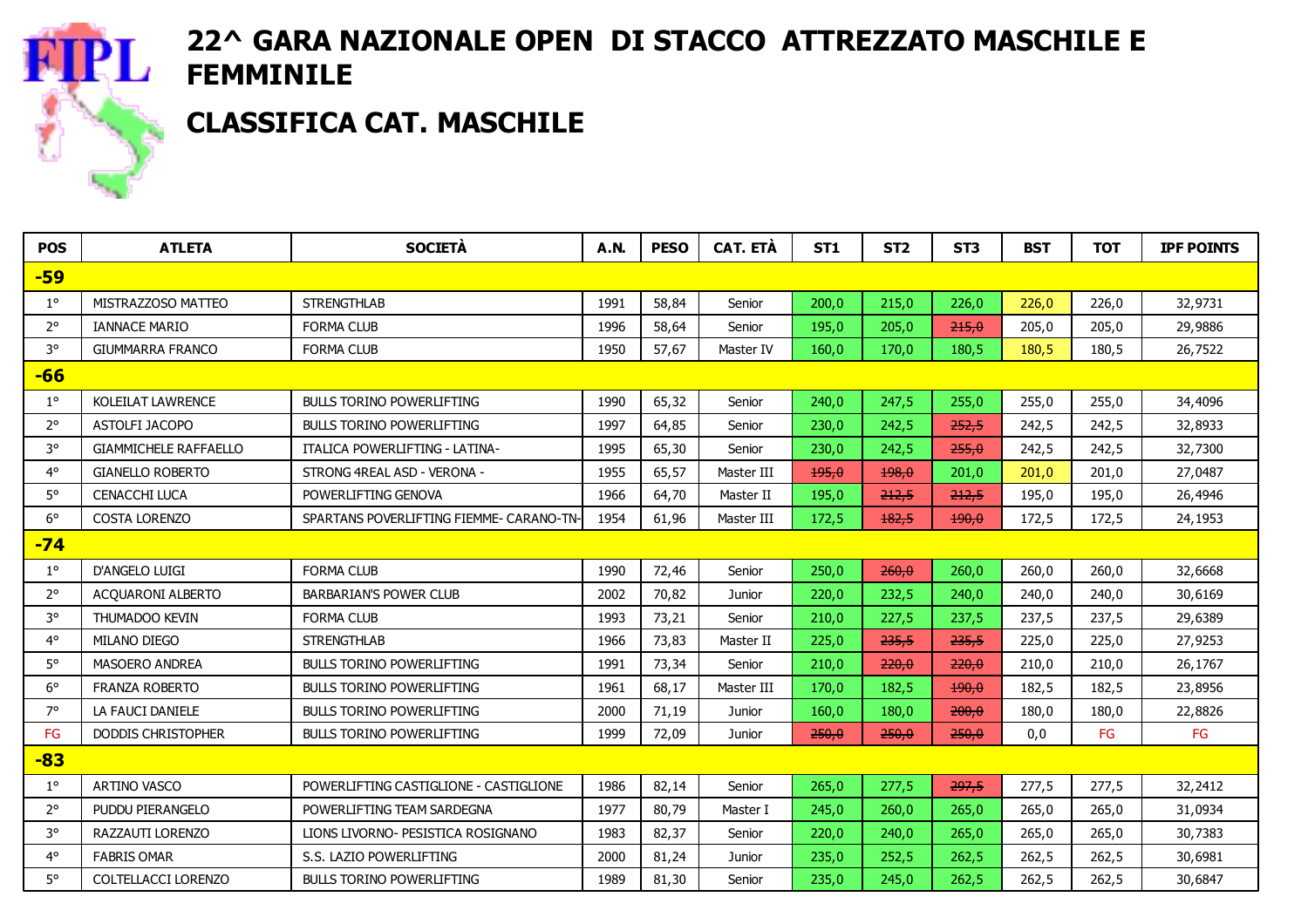#### CLASSIFICA CAT. MASCHILE

**PL** 

| <b>POS</b>   | <b>ATLETA</b>               | <b>SOCIETÀ</b>                            | <b>A.N.</b> | <b>PESO</b> | <b>CAT. ETÀ</b> | <b>ST1</b> | ST <sub>2</sub> | ST <sub>3</sub> | <b>BST</b> | <b>TOT</b> | <b>IPF POINTS</b> |
|--------------|-----------------------------|-------------------------------------------|-------------|-------------|-----------------|------------|-----------------|-----------------|------------|------------|-------------------|
| $6^{\circ}$  | <b>MARINO' GIOSUE'</b>      | <b>TOPLIFTERS</b>                         | 1994        | 82,16       | Senior          | 250,0      | 262,5           | 267,5           | 262,5      | 262,5      | 30,4941           |
| $7^\circ$    | <b>BELLAN VITTORIO</b>      | <b>BARBARIAN'S POWER CLUB</b>             | 2003        | 76,59       | Junior          | 225,0      | 237,5           | 250,0           | 250,0      | 250,0      | 30,3096           |
| $8^{\circ}$  | <b>COSTA MARCO</b>          | <b>BULLS TORINO POWERLIFTING</b>          | 1998        | 80,66       | Senior          | 235,0      | 245,0           | 250,0           | 245,0      | 245,0      | 28,7745           |
| go           | <b>DURASTANTI LUIGI</b>     | <b>FORMA CLUB</b>                         | 1982        | 81,50       | Master I        | 230,0      | 240,0           | 240,0           | 240,0      | 240,0      | 28,0136           |
| $10^{\circ}$ | <b>CLEMENTI FABIO</b>       | <b>FORMA CLUB</b>                         | 1996        | 82,34       | Senior          | 235,0      | 235,0           | 235,0           | 235,0      | 235,0      | 27,2643           |
| $11^{\circ}$ | <b>VISINTIN RUGGERO</b>     | <b>FORMA CLUB</b>                         | 1997        | 77,62       | Senior          | 220,0      | 225,0           | 235,0           | 225,0      | 225,0      | 27,0521           |
| $12^{\circ}$ | <b>DECARLI CARLO</b>        | XTREME POWERLIFTING TEAM - TRENTO-        | 1957        | 80,05       | Master III      | 180,0      | 190,0           | 200.0           | 190,0      | 190,0      | 22,4170           |
| $13^{\circ}$ | <b>BONAFEDE GIACOMO</b>     | NERD TRAINING CENTER BOLOGNA              | 1981        | 78,82       | Master I        | 160,0      | 170,0           | 182,5           | 182,5      | 182,5      | 21,7357           |
| $14^{\circ}$ | NADDEO RICCARDO             | <b>BULLS TORINO POWERLIFTING</b>          | 1984        | 82,51       | Senior          | 170,0      | 180,0           | 185,0           | 180,0      | 180.0      | 20,8581           |
| -93          |                             |                                           |             |             |                 |            |                 |                 |            |            |                   |
| $1^{\circ}$  | FURFANELLI GIANPIERO        | <b>BULLS TORINO POWERLIFTING</b>          | 1992        | 90,49       | Senior          | 280,0      | 292,5           | 302,5           | 302,5      | 302,5      | 33,2831           |
| $2^{\circ}$  | POLIANDRI DOMINGO           | <b>BARBARIAN'S POWER CLUB</b>             | 1983        | 91,53       | Senior          | 280,0      | 292,5           | 302,5           | 292,5      | 292,5      | 31,9875           |
| $3^{\circ}$  | POGGIO LORENZO              | <b>BULLS TORINO POWERLIFTING</b>          | 2000        | 92,02       | Junior          | 265,0      | 277,5           | 282,5           | 265,0      | 265,0      | 28,8985           |
| $4^\circ$    | <b>FULVI FABIANO</b>        | LIONS LIVORNO- PESISTICA ROSIGNANO        | 1969        | 89,72       | Master II       | 220,0      | 260,0           | 280,5           | 260,0      | 260,0      | 28,7388           |
| $5^\circ$    | <b>MARCIA CHRISTIAN</b>     | <b>BULLS TORINO POWERLIFTING</b>          | 1999        | 91,77       | Junior          | 240,0      | 255,0           | 255,0           | 255,0      | 255,0      | 27,8479           |
| $6^{\circ}$  | <b>GHIGNOLI DANIELE</b>     | ASD FIT OR FIGHT - LIVORNO -              | 1977        | 89,52       | Master I        | 235,0      | 242,5           | 250,0           | 250,0      | 250,0      | 27,6669           |
| $7^\circ$    | <b>ZILIO FLAVIO</b>         | <b>TOPLIFTERS</b>                         | 1969        | 91,55       | Master II       | 215,0      | 230,0           | 235,0           | 230,0      | 230,0      | 25,1496           |
| FG           | MORREALE GIACOMO            | ASD FIT OR FIGHT - LIVORNO -              | 1992        | 91,42       | Senior          | 195,0      | 195,0           | 195,0           | 0,0        | FG         | FG                |
| $-105$       |                             |                                           |             |             |                 |            |                 |                 |            |            |                   |
| $1^{\circ}$  | <b>GIROTTI MASSIMILIANO</b> | HYBRID POWERLIFTING - QUISTELLO - MN      | 1999        | 97,00       | Junior          | 280,0      | 301,0           | 315,0           | 280,0      | 301,0      | 31,9500           |
| $2^{\circ}$  | LOMBARDI LUCA               | <b>FORMA CLUB</b>                         | 1997        | 96,68       | Senior          | 260,0      | 280,0           | 300,0           | 300,0      | 300,0      | 31,8963           |
| $3^{\circ}$  | RAVASI MATTIA               | <b>FORMA CLUB</b>                         | 1990        | 103,16      | Senior          | 287,5      | 300,0           | 315,0           | 300,0      | 300,0      | 30,9142           |
| $4^\circ$    | SPINELLO GIULIO             | <b>STRENGTHLAB</b>                        | 2000        | 93,57       | Junior          | 270,0      | 285,0           | 285,0           | 270.0      | 270,0      | 29,1881           |
| $5^\circ$    | <b>BATTISTI GIUSEPPE</b>    | <b>XTREME POWERLIFTING TEAM - TRENTO-</b> | 1964        | 101,03      | Master II       | 270,0      | 282,5           | 282.5           | 270,0      | 270,0      | 28,0970           |
| $6^{\circ}$  | <b>RUSSO ANTONIO</b>        | <b>XTREME POWERLIFTING TEAM - TRENTO-</b> | 1958        | 93,34       | Master III      | 240,0      | 255,0           |                 | 255,0      | 255,0      | 27,6017           |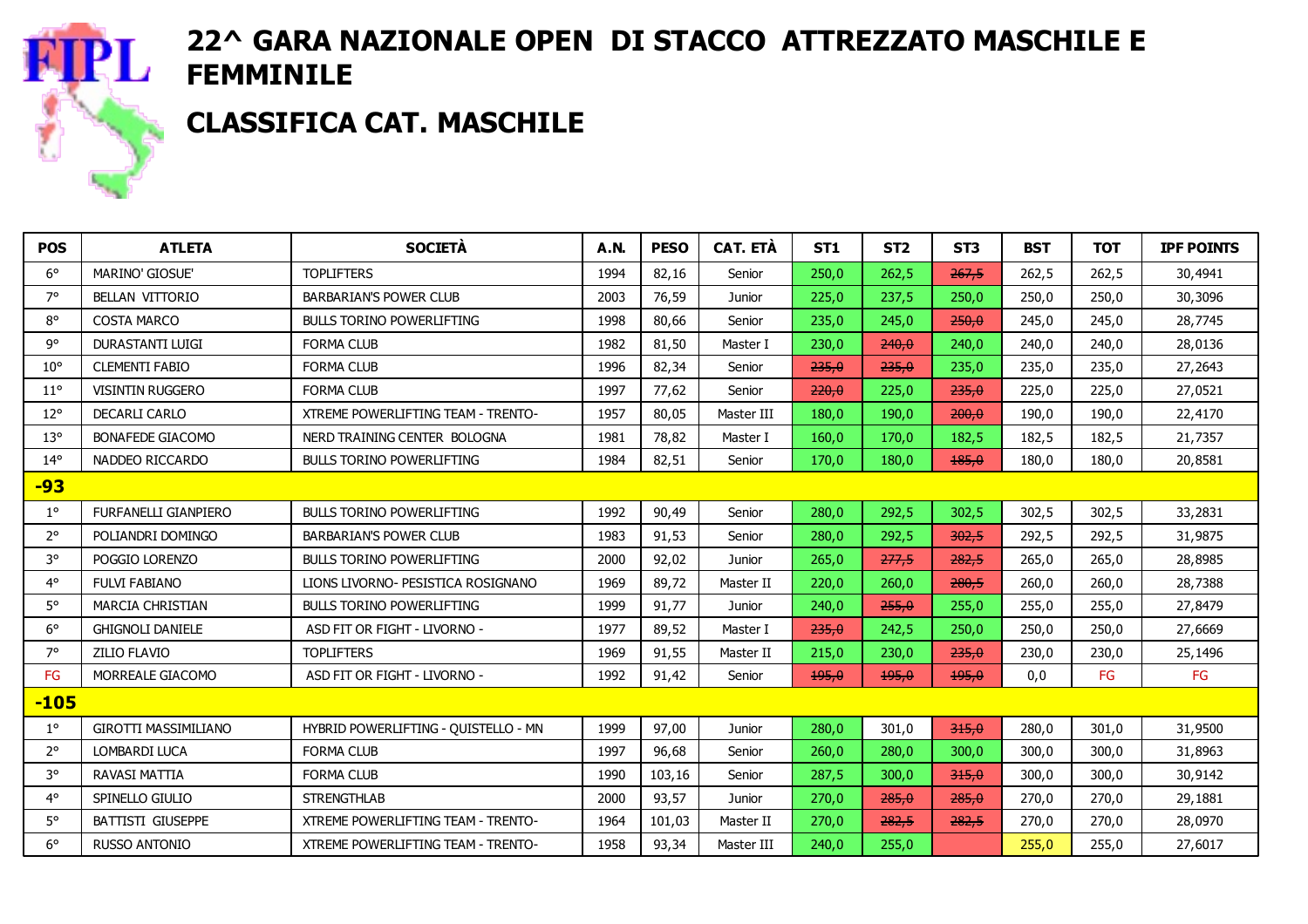

### CLASSIFICA CAT. MASCHILE

| <b>POS</b>  | <b>ATLETA</b>          | <b>SOCIETA</b>                   | <b>A.N.</b> | <b>PESO</b> | CAT. ETA | <b>ST1</b> | ST <sub>2</sub> | ST <sub>3</sub> | <b>BST</b> | <b>TOT</b> | <b>IPF POINTS</b> |
|-------------|------------------------|----------------------------------|-------------|-------------|----------|------------|-----------------|-----------------|------------|------------|-------------------|
| $-120$      |                        |                                  |             |             |          |            |                 |                 |            |            |                   |
| $1^{\circ}$ | brivio luigi           | <b>FORMA CLUB</b>                | 1976        | 115,88      | Master I | 240,0      | 260,0           | 275,0           | 275,0      | 275,0      | 26,9452           |
| $2^{\circ}$ | UGOLOTTI MASSIMO       | <b>FORMA CLUB</b>                | 1975        | 118,53      | Master I | 275,0      | 290,0           | 302,5           | 275,0      | 275,0      | 26,7047           |
| FG          | MELONCELLI RICCARDO    | <b>BARBARIAN'S POWER CLUB</b>    | 1999        | 117,33      | Junior   | 300,0      | 300,0           | 302,0           | 0,0        | FG         | FG                |
| $+120$      |                        |                                  |             |             |          |            |                 |                 |            |            |                   |
| $1^{\circ}$ | <b>IPPOLITO ANDREA</b> | <b>BULLS TORINO POWERLIFTING</b> | 1995        | 122,95      | Senior   | 315,0      | 325.0           | 328.5           | 315,0      | 315,0      | 30,1651           |
| $2^{\circ}$ | RANDAZZO CLAUDIO       | <b>TOPLIFTERS</b>                | 1978        | 143,00      | Master I | 290,0      | 310,5           | 310,5           | 290,0      | 290,0      | 26,4076           |
| 3°          | MELILLO DOMENICO       | BULLS TORINO POWERLIFTING        | 1998        | 125,37      | Senior   | 200,0      | 212,5           | 222,5           | 222,5      | 222,5      | 21,1554           |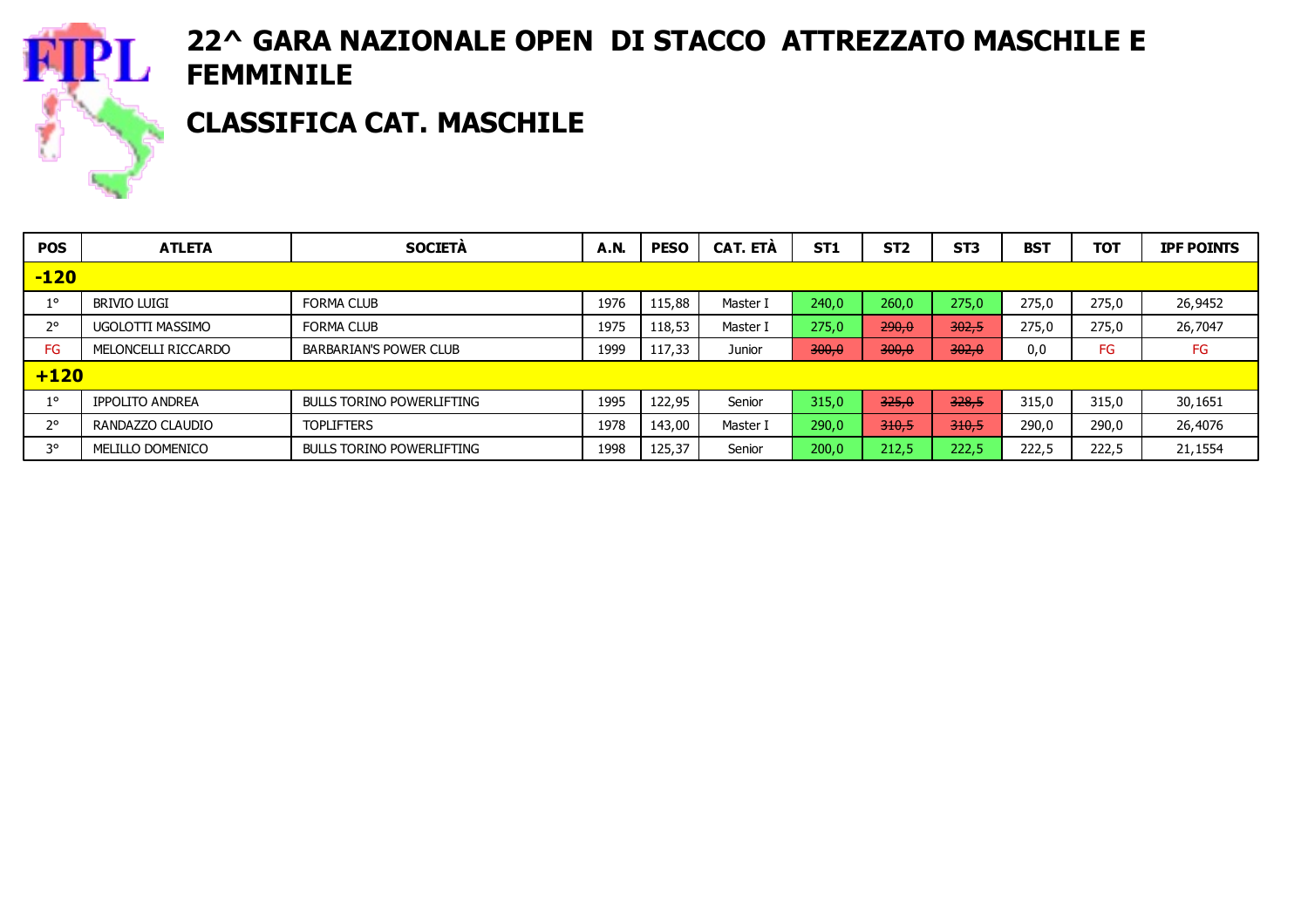

#### CLASSIFICA ASSOLUTA MASCHILE

| <b>ATLETA</b>               | <b>SOCIETÀ</b>                         | <b>A.N.</b> | <b>PESO</b> | CAT.   | <b>CAT. ETÀ</b> | <b>TOTALE</b> | <b>IPF POINTS</b> |
|-----------------------------|----------------------------------------|-------------|-------------|--------|-----------------|---------------|-------------------|
| <b>Junior</b>               |                                        |             |             |        |                 |               |                   |
| MASSIMILIANO GIROTTI        | HYBRID POWERLIFTING - QUISTELLO - MN   | 1999        | 97,00       | $-105$ | Junior          | 301,0         | 31,9500           |
| <b>OMAR FABRIS</b>          | S.S. LAZIO POWERLIFTING                | 2000        | 81,24       | $-83$  | Junior          | 262,5         | 30,6981           |
| ALBERTO ACQUARONI           | <b>BARBARIAN'S POWER CLUB</b>          | 2002        | 70,82       | $-74$  | Junior          | 240,0         | 30,6169           |
| <b>VITTORIO BELLAN</b>      | <b>BARBARIAN'S POWER CLUB</b>          | 2003        | 76,59       | $-83$  | Junior          | 250,0         | 30,3096           |
| GIULIO SPINELLO             | <b>STRENGTHLAB</b>                     | 2000        | 93,57       | $-105$ | Junior          | 270,0         | 29,1881           |
| LORENZO POGGIO              | <b>BULLS TORINO POWERLIFTING</b>       | 2000        | 92,02       | $-93$  | Junior          | 265,0         | 28,8985           |
| <b>CHRISTIAN MARCIA</b>     | BULLS TORINO POWERLIFTING              | 1999        | 91,77       | $-93$  | Junior          | 255,0         | 27,8479           |
| DANIELE LA FAUCI            | <b>BULLS TORINO POWERLIFTING</b>       | 2000        | 71,19       | $-74$  | Junior          | 180,0         | 22,8826           |
| <b>CHRISTOPHER DODDIS</b>   | <b>BULLS TORINO POWERLIFTING</b>       | 1999        | 72,09       | $-74$  | Junior          | FG            | FG                |
| RICCARDO MELONCELLI         | <b>BARBARIAN'S POWER CLUB</b>          | 1999        | 117,33      | $-120$ | Junior          | FG            | FG                |
| <b>Senior</b>               |                                        |             |             |        |                 |               |                   |
| <b>LAWRENCE KOLEILAT</b>    | <b>BULLS TORINO POWERLIFTING</b>       | 1990        | 65,32       | -66    | Senior          | 255,0         | 34,4096           |
| <b>GIANPIERO FURFANELLI</b> | <b>BULLS TORINO POWERLIFTING</b>       | 1992        | 90,49       | $-93$  | Senior          | 302,5         | 33,2831           |
| MATTEO MISTRAZZOSO          | <b>STRENGTHLAB</b>                     | 1991        | 58,84       | $-59$  | Senior          | 226,0         | 32,9731           |
| JACOPO ASTOLFI              | <b>BULLS TORINO POWERLIFTING</b>       | 1997        | 64,85       | -66    | Senior          | 242,5         | 32,8933           |
| RAFFAELLO GIAMMICHELE       | <b>ITALICA POWERLIFTING - LATINA-</b>  | 1995        | 65,30       | $-66$  | Senior          | 242,5         | 32,7300           |
| LUIGI D'ANGELO              | <b>FORMA CLUB</b>                      | 1990        | 72,46       | $-74$  | Senior          | 260,0         | 32,6668           |
| VASCO ARTINO                | POWERLIFTING CASTIGLIONE - CASTIGLIONE | 1986        | 82,14       | -83    | Senior          | 277,5         | 32,2412           |
| DOMINGO POLIANDRI           | <b>BARBARIAN'S POWER CLUB</b>          | 1983        | 91,53       | $-93$  | Senior          | 292,5         | 31,9875           |
| LUCA LOMBARDI               | <b>FORMA CLUB</b>                      | 1997        | 96,68       | $-105$ | Senior          | 300,0         | 31,8963           |
| MATTIA RAVASI               | <b>FORMA CLUB</b>                      | 1990        | 103,16      | $-105$ | Senior          | 300,0         | 30,9142           |
| LORENZO RAZZAUTI            | LIONS LIVORNO- PESISTICA ROSIGNANO     | 1983        | 82,37       | -83    | Senior          | 265,0         | 30,7383           |
| LORENZO COLTELLACCI         | <b>BULLS TORINO POWERLIFTING</b>       | 1989        | 81,30       | $-83$  | Senior          | 262,5         | 30,6847           |
| <b>GIOSUE' MARINO'</b>      | <b>TOPLIFTERS</b>                      | 1994        | 82,16       | -83    | Senior          | 262,5         | 30,4941           |
| ANDREA IPPOLITO             | BULLS TORINO POWERLIFTING              | 1995        | 122,95      | $+120$ | Senior          | 315,0         | 30,1651           |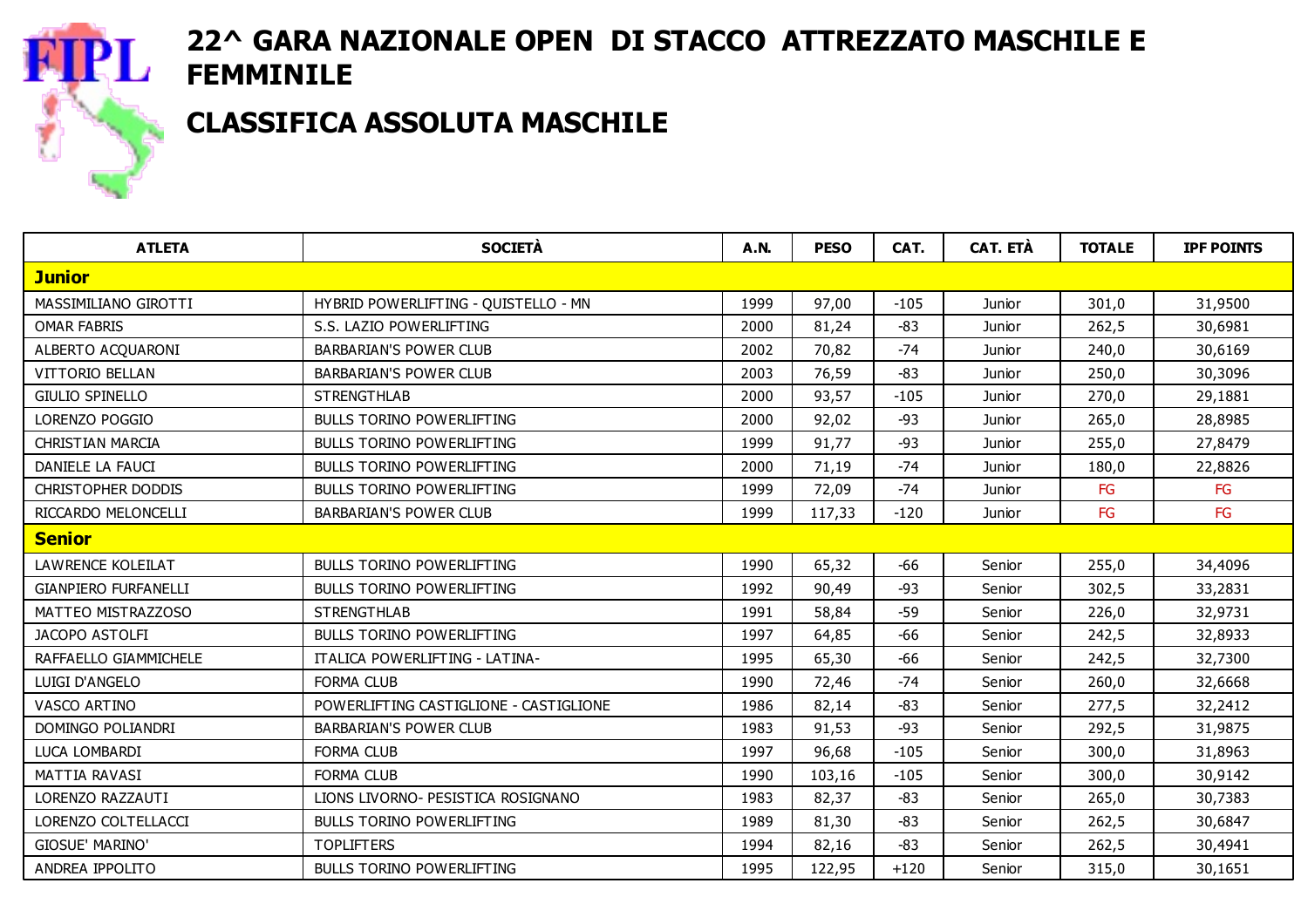

CLASSIFICA ASSOLUTA MASCHILE

| <b>ATLETA</b>            | <b>SOCIETÀ</b>                     | <b>A.N.</b> | <b>PESO</b> | CAT.   | <b>CAT. ETÀ</b> | <b>TOTALE</b> | <b>IPF POINTS</b> |
|--------------------------|------------------------------------|-------------|-------------|--------|-----------------|---------------|-------------------|
| <b>MARIO IANNACE</b>     | <b>FORMA CLUB</b>                  | 1996        | 58,64       | $-59$  | Senior          | 205,0         | 29,9886           |
| <b>KEVIN THUMADOO</b>    | FORMA CLUB                         | 1993        | 73,21       | $-74$  | Senior          | 237,5         | 29,6389           |
| <b>MARCO COSTA</b>       | <b>BULLS TORINO POWERLIFTING</b>   | 1998        | 80,66       | $-83$  | Senior          | 245,0         | 28,7745           |
| <b>FABIO CLEMENTI</b>    | <b>FORMA CLUB</b>                  | 1996        | 82,34       | $-83$  | Senior          | 235,0         | 27,2643           |
| <b>RUGGERO VISINTIN</b>  | <b>FORMA CLUB</b>                  | 1997        | 77,62       | -83    | Senior          | 225,0         | 27,0521           |
| ANDREA MASOERO           | <b>BULLS TORINO POWERLIFTING</b>   | 1991        | 73,34       | $-74$  | Senior          | 210,0         | 26,1767           |
| DOMENICO MELILLO         | <b>BULLS TORINO POWERLIFTING</b>   | 1998        | 125,37      | $+120$ | Senior          | 222,5         | 21,1554           |
| RICCARDO NADDEO          | <b>BULLS TORINO POWERLIFTING</b>   | 1984        | 82,51       | $-83$  | Senior          | 180,0         | 20,8581           |
| <b>GIACOMO MORREALE</b>  | ASD FIT OR FIGHT - LIVORNO -       | 1992        | 91,42       | $-93$  | Senior          | FG            | FG                |
| <b>Master I</b>          |                                    |             |             |        |                 |               |                   |
| PIERANGELO PUDDU         | POWERLIFTING TEAM SARDEGNA         | 1977        | 80,79       | $-83$  | Master I        | 265,0         | 31,0934           |
| LUIGI DURASTANTI         | <b>FORMA CLUB</b>                  | 1982        | 81,50       | $-83$  | Master I        | 240,0         | 28,0136           |
| DANIELE GHIGNOLI         | ASD FIT OR FIGHT - LIVORNO -       | 1977        | 89,52       | -93    | Master I        | 250,0         | 27,6669           |
| LUIGI BRIVIO             | <b>FORMA CLUB</b>                  | 1976        | 115,88      | $-120$ | Master I        | 275,0         | 26,9452           |
| MASSIMO UGOLOTTI         | <b>FORMA CLUB</b>                  | 1975        | 118,53      | $-120$ | Master I        | 275,0         | 26,7047           |
| CLAUDIO RANDAZZO         | <b>TOPLIFTERS</b>                  | 1978        | 143,00      | $+120$ | Master I        | 290,0         | 26,4076           |
| <b>GIACOMO BONAFEDE</b>  | NERD TRAINING CENTER BOLOGNA       | 1981        | 78,82       | $-83$  | Master I        | 182,5         | 21,7357           |
| <b>Master II</b>         |                                    |             |             |        |                 |               |                   |
| <b>FABIANO FULVI</b>     | LIONS LIVORNO- PESISTICA ROSIGNANO | 1969        | 89,72       | $-93$  | Master II       | 260,0         | 28,7388           |
| <b>GIUSEPPE BATTISTI</b> | XTREME POWERLIFTING TEAM - TRENTO- | 1964        | 101,03      | $-105$ | Master II       | 270,0         | 28,0970           |
| DIEGO MILANO             | <b>STRENGTHLAB</b>                 | 1966        | 73,83       | -74    | Master II       | 225,0         | 27,9253           |
| LUCA CENACCHI            | POWERLIFTING GENOVA                | 1966        | 64,70       | $-66$  | Master II       | 195,0         | 26,4946           |
| <b>FLAVIO ZILIO</b>      | <b>TOPLIFTERS</b>                  | 1969        | 91,55       | -93    | Master II       | 230,0         | 25,1496           |
| <b>Master III</b>        |                                    |             |             |        |                 |               |                   |
| <b>ANTONIO RUSSO</b>     | XTREME POWERLIFTING TEAM - TRENTO- | 1958        | 93,34       | $-105$ | Master III      | 255,0         | 27,6017           |
| ROBERTO GIANELLO         | STRONG 4REAL ASD - VERONA -        | 1955        | 65,57       | -66    | Master III      | 201,0         | 27,0487           |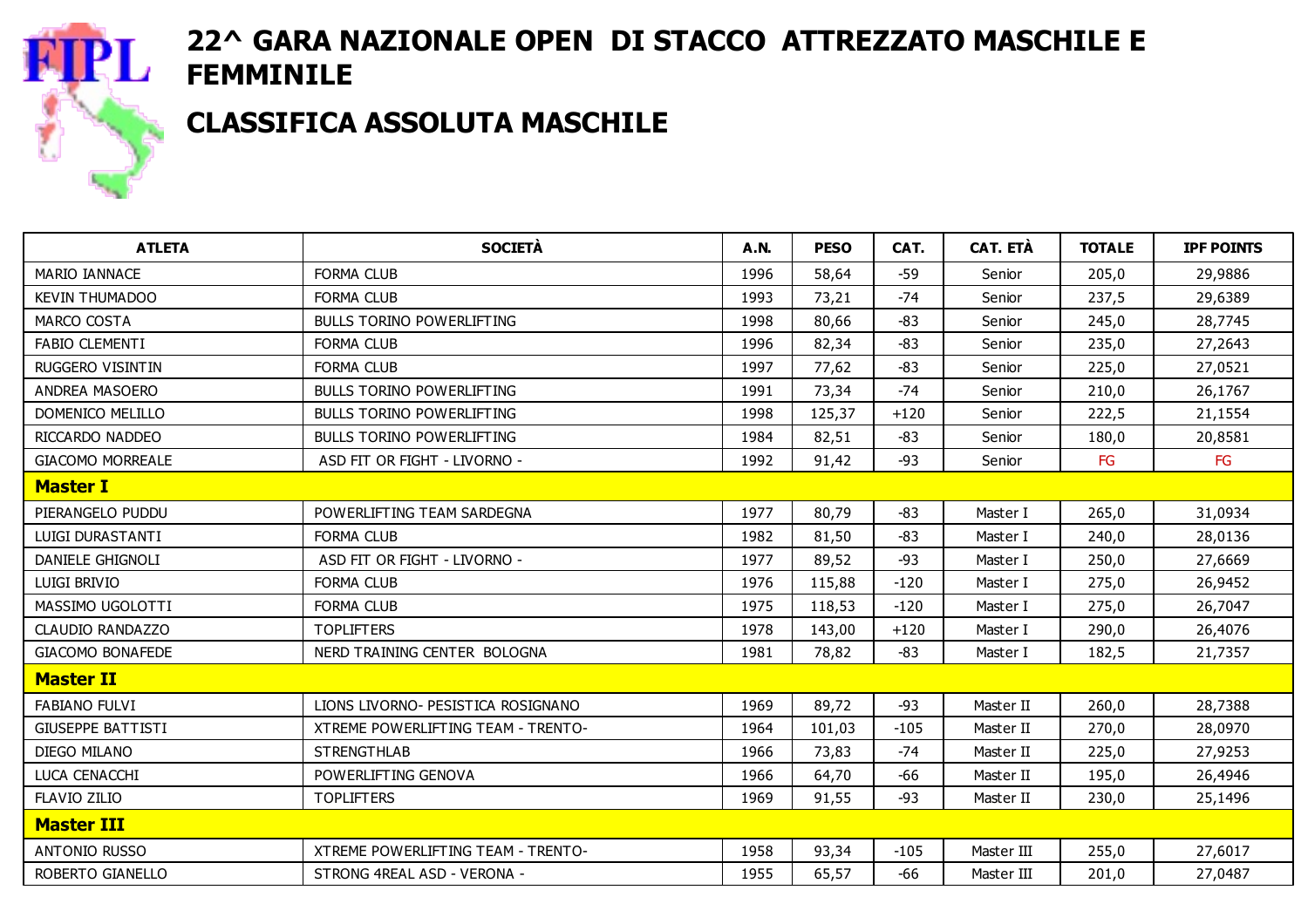

### CLASSIFICA ASSOLUTA MASCHILE

| <b>ATLETA</b>    | <b>SOCIETÀ</b>                           | A.N  | <b>PESO</b> | CAT.  | <b>CAT. ETA</b> | <b>TOTALE</b> | <b>IPF POINTS</b> |
|------------------|------------------------------------------|------|-------------|-------|-----------------|---------------|-------------------|
| LORENZO COSTA    | SPARTANS POVERLIFTING FIEMME- CARANO-TN- | 1954 | 61,96       | -66   | Master III      | 172,5         | 24,1953           |
| ROBERTO FRANZA   | BULLS TORINO POWERLIFTING                | 1961 | 68,17       | $-74$ | Master III      | 182,5         | 23,8956           |
| CARLO DECARLI    | XTREME POWERLIFTING TEAM - TRENTO-       | 1957 | 80,05       | $-83$ | Master III      | 190,0         | 22,4170           |
| <b>Master IV</b> |                                          |      |             |       |                 |               |                   |
| FRANCO GIUMMARRA | FORMA CLUB                               | 1950 | 57,67       | $-59$ | Master IV       | 180,5         | 26,7522           |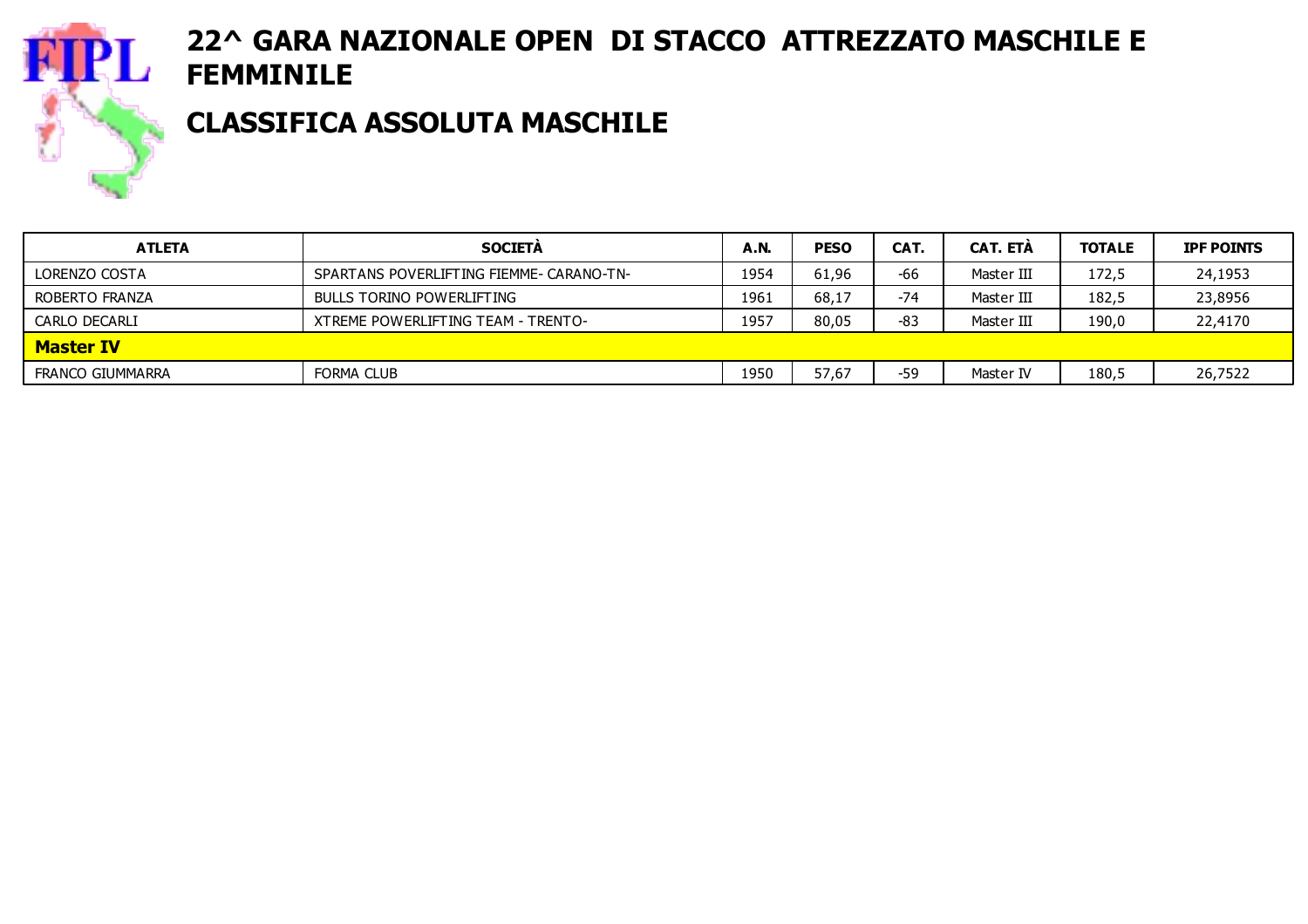

## MIGLIOR ATLETA MASCHILE

| <b>ATLETA</b>               | <b>SOCIETÀ</b>                         | <b>A.N.</b> | <b>PESO</b> | CAT.   | <b>STACCO</b> | <b>IPF POINTS</b> |
|-----------------------------|----------------------------------------|-------------|-------------|--------|---------------|-------------------|
| LAWRENCE KOLEILAT           | <b>BULLS TORINO POWERLIFTING</b>       | 1990        | 65,32       | $-66$  | 255,0         | 34,4096           |
| <b>GIANPIERO FURFANELLI</b> | <b>BULLS TORINO POWERLIFTING</b>       | 1992        | 90,49       | $-93$  | 302,5         | 33,2831           |
| MATTEO MISTRAZZOSO          | <b>STRENGTHLAB</b>                     | 1991        | 58,84       | $-59$  | 226,0         | 32,9731           |
| JACOPO ASTOLFI              | <b>BULLS TORINO POWERLIFTING</b>       | 1997        | 64,85       | -66    | 242,5         | 32,8933           |
| RAFFAELLO GIAMMICHELE       | <b>ITALICA POWERLIFTING - LATINA-</b>  | 1995        | 65,30       | $-66$  | 242,5         | 32,7300           |
| LUIGI D'ANGELO              | <b>FORMA CLUB</b>                      | 1990        | 72,46       | $-74$  | 260,0         | 32,6668           |
| VASCO ARTINO                | POWERLIFTING CASTIGLIONE - CASTIGLIONE | 1986        | 82,14       | $-83$  | 277,5         | 32,2412           |
| DOMINGO POLIANDRI           | <b>BARBARIAN'S POWER CLUB</b>          | 1983        | 91,53       | $-93$  | 292,5         | 31,9875           |
| MASSIMILIANO GIROTTI        | HYBRID POWERLIFTING - QUISTELLO - MN   | 1999        | 97,00       | $-105$ | 280,0         | 31,9500           |
| LUCA LOMBARDI               | <b>FORMA CLUB</b>                      | 1997        | 96,68       | $-105$ | 300,0         | 31,8963           |
| PIERANGELO PUDDU            | POWERLIFTING TEAM SARDEGNA             | 1977        | 80,79       | $-83$  | 265,0         | 31,0934           |
| MATTIA RAVASI               | <b>FORMA CLUB</b>                      | 1990        | 103,16      | $-105$ | 300,0         | 30,9142           |
| LORENZO RAZZAUTI            | LIONS LIVORNO- PESISTICA ROSIGNANO     | 1983        | 82,37       | $-83$  | 265,0         | 30,7383           |
| <b>OMAR FABRIS</b>          | S.S. LAZIO POWERLIFTING                | 2000        | 81,24       | $-83$  | 262,5         | 30,6981           |
| LORENZO COLTELLACCI         | BULLS TORINO POWERLIFTING              | 1989        | 81,30       | $-83$  | 262,5         | 30,6847           |
| ALBERTO ACQUARONI           | <b>BARBARIAN'S POWER CLUB</b>          | 2002        | 70,82       | $-74$  | 240,0         | 30,6169           |
| GIOSUE' MARINO'             | <b>TOPLIFTERS</b>                      | 1994        | 82,16       | $-83$  | 262,5         | 30,4941           |
| <b>VITTORIO BELLAN</b>      | BARBARIAN'S POWER CLUB                 | 2003        | 76,59       | $-83$  | 250,0         | 30,3096           |
| ANDREA IPPOLITO             | <b>BULLS TORINO POWERLIFTING</b>       | 1995        | 122,95      | $+120$ | 315,0         | 30,1651           |
| MARIO IANNACE               | <b>FORMA CLUB</b>                      | 1996        | 58,64       | $-59$  | 205,0         | 29,9886           |
| <b>KEVIN THUMADOO</b>       | <b>FORMA CLUB</b>                      | 1993        | 73,21       | $-74$  | 237,5         | 29,6389           |
| <b>GIULIO SPINELLO</b>      | <b>STRENGTHLAB</b>                     | 2000        | 93,57       | $-105$ | 270,0         | 29,1881           |
| LORENZO POGGIO              | <b>BULLS TORINO POWERLIFTING</b>       | 2000        | 92,02       | $-93$  | 265,0         | 28,8985           |
| MARCO COSTA                 | <b>BULLS TORINO POWERLIFTING</b>       | 1998        | 80,66       | $-83$  | 245,0         | 28,7745           |
| <b>FABIANO FULVI</b>        | LIONS LIVORNO- PESISTICA ROSIGNANO     | 1969        | 89,72       | $-93$  | 260,0         | 28,7388           |
| <b>GIUSEPPE BATTISTI</b>    | XTREME POWERLIFTING TEAM - TRENTO-     | 1964        | 101,03      | $-105$ | 270,0         | 28,0970           |
| LUIGI DURASTANTI            | <b>FORMA CLUB</b>                      | 1982        | 81,50       | $-83$  | 240,0         | 28,0136           |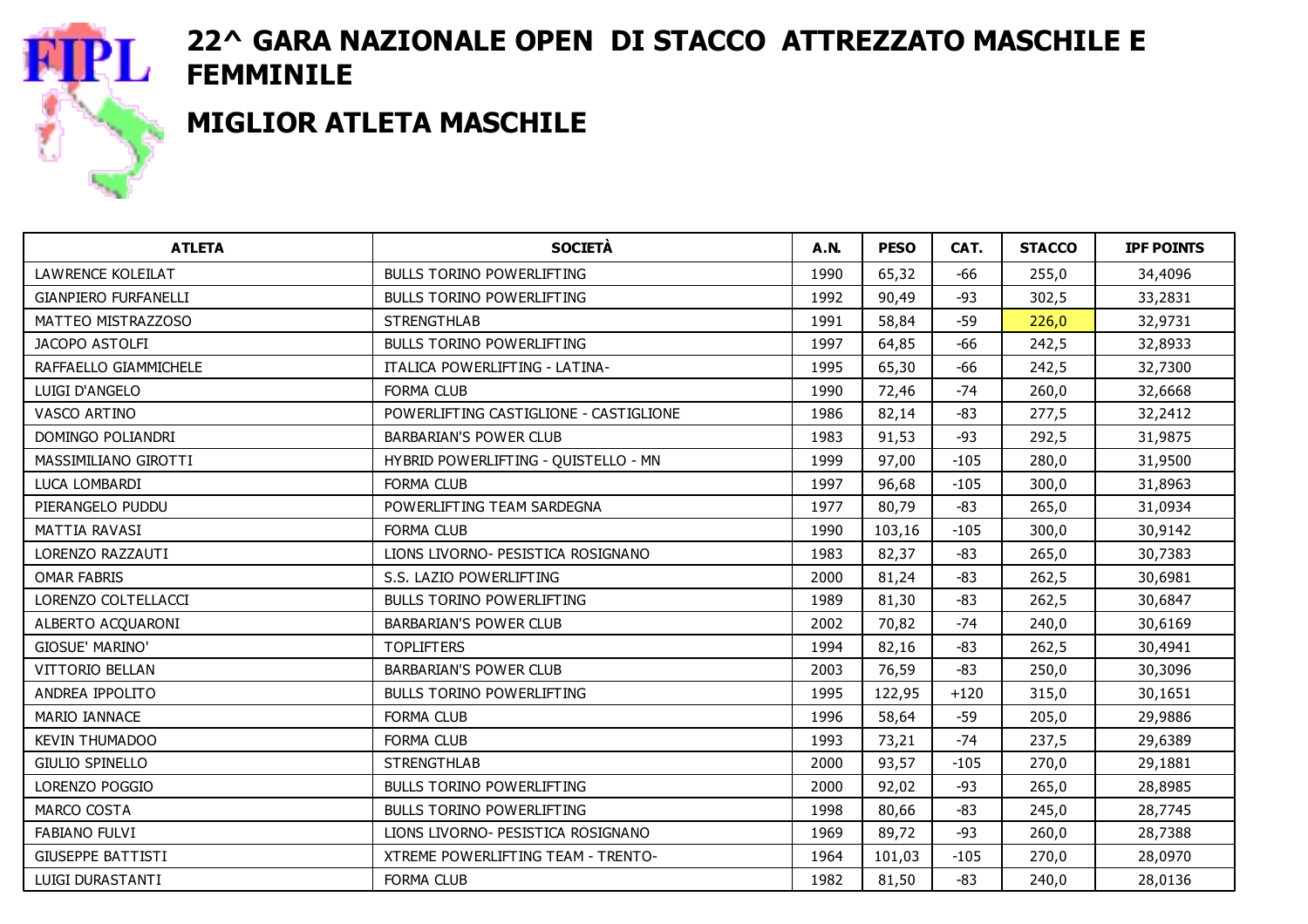

#### MIGLIOR ATLETA MASCHILE

| <b>ATLETA</b>             | <b>SOCIETÀ</b>                            | <b>A.N.</b> | <b>PESO</b> | CAT.   | <b>STACCO</b> | <b>IPF POINTS</b> |
|---------------------------|-------------------------------------------|-------------|-------------|--------|---------------|-------------------|
| DIEGO MILANO              | <b>STRENGTHLAB</b>                        | 1966        | 73,83       | $-74$  | 225,0         | 27,9253           |
| <b>CHRISTIAN MARCIA</b>   | <b>BULLS TORINO POWERLIFTING</b>          | 1999        | 91,77       | $-93$  | 255,0         | 27,8479           |
| DANIELE GHIGNOLI          | ASD FIT OR FIGHT - LIVORNO -              | 1977        | 89,52       | $-93$  | 250,0         | 27,6669           |
| <b>ANTONIO RUSSO</b>      | <b>XTREME POWERLIFTING TEAM - TRENTO-</b> | 1958        | 93,34       | $-105$ | 255,0         | 27,6017           |
| <b>FABIO CLEMENTI</b>     | <b>FORMA CLUB</b>                         | 1996        | 82,34       | -83    | 235,0         | 27,2643           |
| RUGGERO VISINTIN          | <b>FORMA CLUB</b>                         | 1997        | 77,62       | $-83$  | 225,0         | 27,0521           |
| ROBERTO GIANELLO          | STRONG 4REAL ASD - VERONA -               | 1955        | 65,57       | $-66$  | 201,0         | 27,0487           |
| LUIGI BRIVIO              | <b>FORMA CLUB</b>                         | 1976        | 115,88      | $-120$ | 275,0         | 26,9452           |
| <b>FRANCO GIUMMARRA</b>   | <b>FORMA CLUB</b>                         | 1950        | 57,67       | $-59$  | 180,5         | 26,7522           |
| MASSIMO UGOLOTTI          | <b>FORMA CLUB</b>                         | 1975        | 118,53      | $-120$ | 275,0         | 26,7047           |
| LUCA CENACCHI             | POWERLIFTING GENOVA                       | 1966        | 64,70       | -66    | 195,0         | 26,4946           |
| CLAUDIO RANDAZZO          | <b>TOPLIFTERS</b>                         | 1978        | 143,00      | $+120$ | 290,0         | 26,4076           |
| ANDREA MASOERO            | <b>BULLS TORINO POWERLIFTING</b>          | 1991        | 73,34       | $-74$  | 210,0         | 26,1767           |
| <b>FLAVIO ZILIO</b>       | <b>TOPLIFTERS</b>                         | 1969        | 91,55       | $-93$  | 230,0         | 25,1496           |
| LORENZO COSTA             | SPARTANS POVERLIFTING FIEMME- CARANO-TN-  | 1954        | 61,96       | -66    | 172,5         | 24,1953           |
| ROBERTO FRANZA            | <b>BULLS TORINO POWERLIFTING</b>          | 1961        | 68,17       | $-74$  | 182,5         | 23,8956           |
| DANIELE LA FAUCI          | <b>BULLS TORINO POWERLIFTING</b>          | 2000        | 71,19       | $-74$  | 180,0         | 22,8826           |
| <b>CARLO DECARLI</b>      | XTREME POWERLIFTING TEAM - TRENTO-        | 1957        | 80,05       | -83    | 190,0         | 22,4170           |
| <b>GIACOMO BONAFEDE</b>   | NERD TRAINING CENTER BOLOGNA              | 1981        | 78,82       | $-83$  | 182,5         | 21,7357           |
| DOMENICO MELILLO          | <b>BULLS TORINO POWERLIFTING</b>          | 1998        | 125,37      | $+120$ | 222,5         | 21,1554           |
| RICCARDO NADDEO           | <b>BULLS TORINO POWERLIFTING</b>          | 1984        | 82,51       | $-83$  | 180,0         | 20,8581           |
| <b>CHRISTOPHER DODDIS</b> | <b>BULLS TORINO POWERLIFTING</b>          | 1999        | 72,09       | $-74$  | 0,0           | FG                |
| RICCARDO MELONCELLI       | <b>BARBARIAN'S POWER CLUB</b>             | 1999        | 117,33      | $-120$ | 0,0           | FG                |
| <b>GIACOMO MORREALE</b>   | ASD FIT OR FIGHT - LIVORNO -              | 1992        | 91,42       | $-93$  | 0,0           | FG                |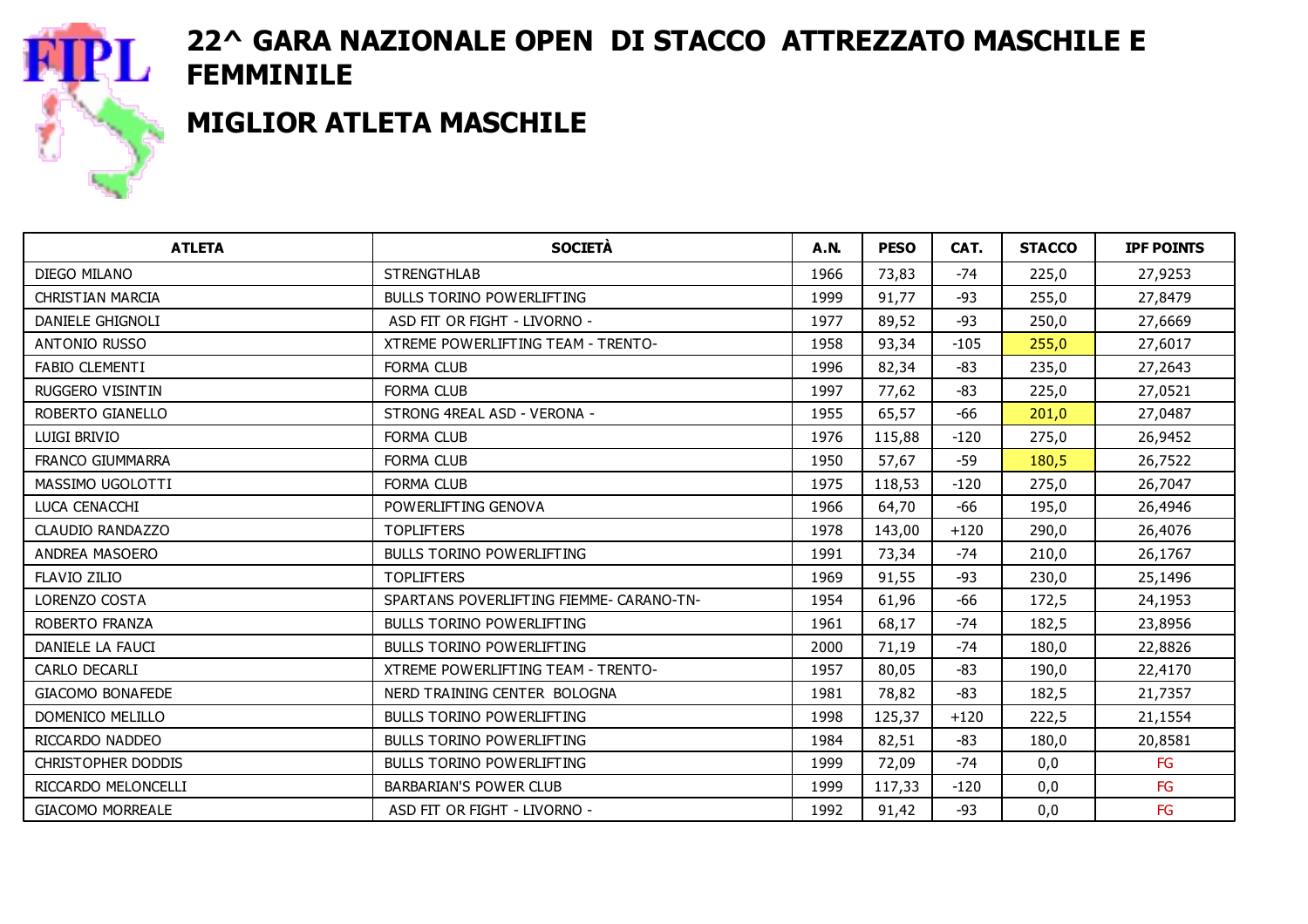

## RECORD STACCO MASCHILE

| <b>CAT</b>        | <b>ATLETA</b>               | <b>BEST</b> | SJ           | ่วบ | <b>SE</b> | M1 | M <sub>2</sub> | M <sub>3</sub> | M4                        |
|-------------------|-----------------------------|-------------|--------------|-----|-----------|----|----------------|----------------|---------------------------|
| <b>Junior</b>     |                             |             |              |     |           |    |                |                |                           |
| $-105kg$          | <b>GIROTTI MASSIMILIANO</b> | 301,0       | 0            |     | 0         | 0  | 0              | 0              | 0                         |
| <b>Senior</b>     |                             |             |              |     |           |    |                |                |                           |
| $-59kq$           | MISTRAZZOSO MATTEO          | 226,0       | 0            | 0   |           | 0  | 0              | 0              | 0                         |
| <b>Master III</b> |                             |             |              |     |           |    |                |                |                           |
| $-66$ kg          | <b>GIANELLO ROBERTO</b>     | 201,0       | 0            | 0   | 0         | 0  | 0              | 1<br>T.        | $\mathbf 0$               |
| $-105kg$          | <b>RUSSO ANTONIO</b>        | 255,0       | $\mathbf{0}$ | 0   | 0         | 0  | 0              | Ŧ,             | 0                         |
| <b>Master IV</b>  |                             |             |              |     |           |    |                |                |                           |
| $-59kg$           | <b>GIUMMARRA FRANCO</b>     | 180,5       | 0            | 0   | 0         | 0  | 0              | 0              | $\blacktriangleleft$<br>T |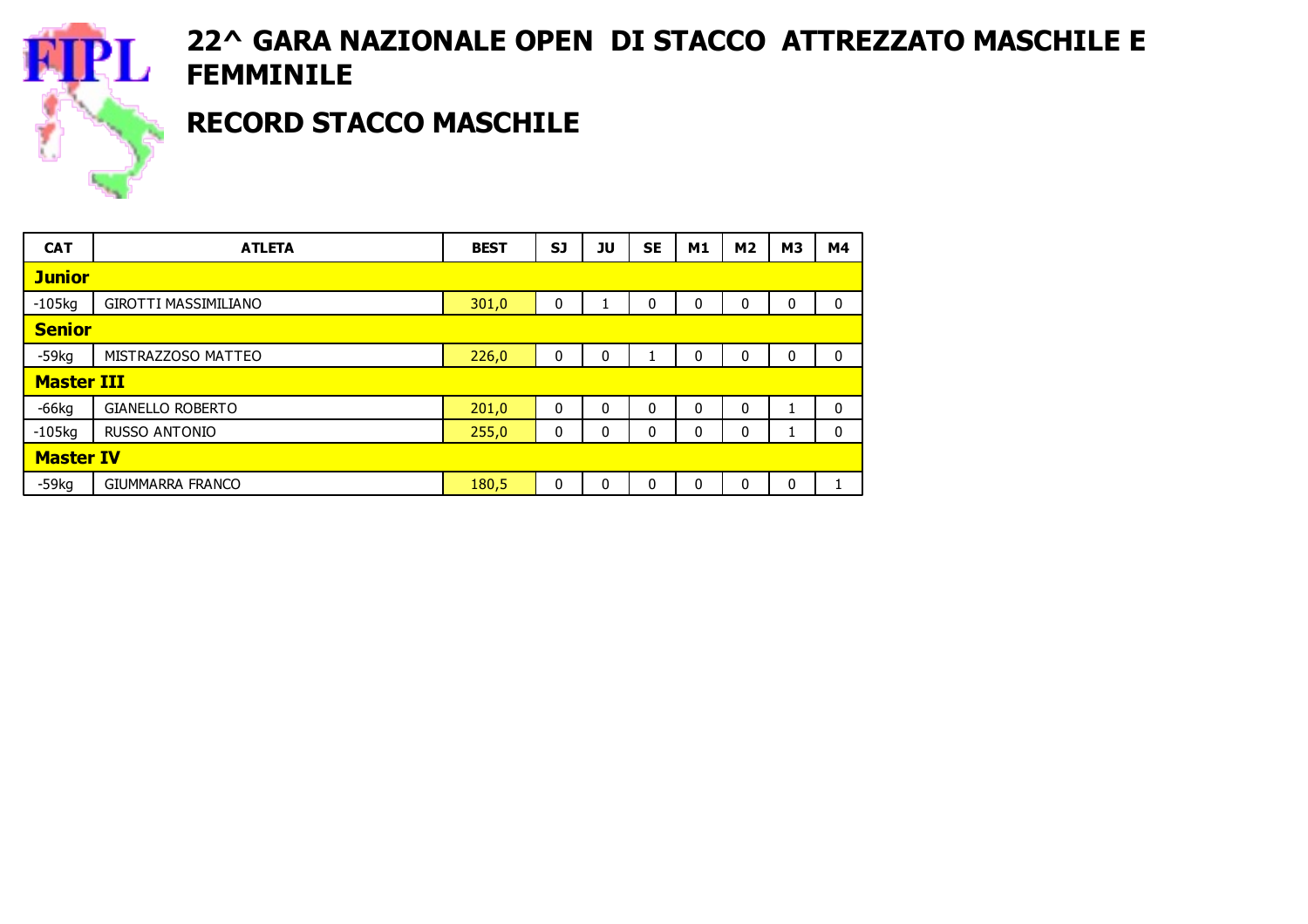

# CLASSIFICA SOCIETÀ FEMMINILE

| <b>POS</b> | <b>SOCIETA</b>                   | -10 | $2^{\circ}$ | $3^{\circ}$ | 40     | 5° | $6^{\circ}$ | 70 | $8^{\circ}$ | ٩° | O <sub>l</sub> | <b>PUNTI</b>    | <b>IPF POINTS</b> |
|------------|----------------------------------|-----|-------------|-------------|--------|----|-------------|----|-------------|----|----------------|-----------------|-------------------|
|            | <b>BULLS TORINO POWERLIFTING</b> |     |             |             | $\sim$ |    |             |    |             |    | 0              | 52              | 181.9616          |
|            | <b>FORMA CLUB</b>                |     |             |             | 0      |    | 0           |    |             | U  | 0              | 42              | 114.5007          |
|            | S.S. LAZIO POWERLIFTING          |     |             |             | 0      |    | U           | 0  |             | U  | 0              | 29              | 83.5730           |
|            | POWERLIFTING TEAM SARDEGNA       |     |             |             | 0      |    | 0           |    |             | U  | 0              | 16 <sup>°</sup> | 62.0843           |
|            | <b>BARBARIAN'S POWER CLUB</b>    |     |             |             | 0      |    |             |    |             |    | 0              | 12              | 27.9453           |
| 6          | <b>STRENGTHLAB</b>               |     |             |             | 0      |    |             |    |             |    | 0              | 11              | 56.2815           |
|            | POWERLIFTING GENOVA              |     | 0           |             | 0      |    |             |    |             | υ  | 0              | 8               | 26.9528           |
|            | SELEZIONE ATLETICA PESANTE       |     |             |             | 0      |    |             |    |             | U  | 0              | 8               | 24.8422           |

Legenda: 1° = 12 Punti - 2° = 9 Punti - 3° = 8 Punti - 4° = 7 Punti - 5° = 6 Punti - 6° = 5 Punti - 7° = 4 Punti - 8° = 3 Punti - 9° = 2 Punti Oltre La Nona Posizione 1 Punto N B: La classifica viene stilata in base alla somma dei migliori 6 risultati per ogni società. In caso di parità si terrà conto del maggior numero di 1° posti, se vi fosse ancora parità dei 2° posti e così via, fino al 9° posto.

Se persistesse ancora parità si terrà conto della somma dei punti IPF.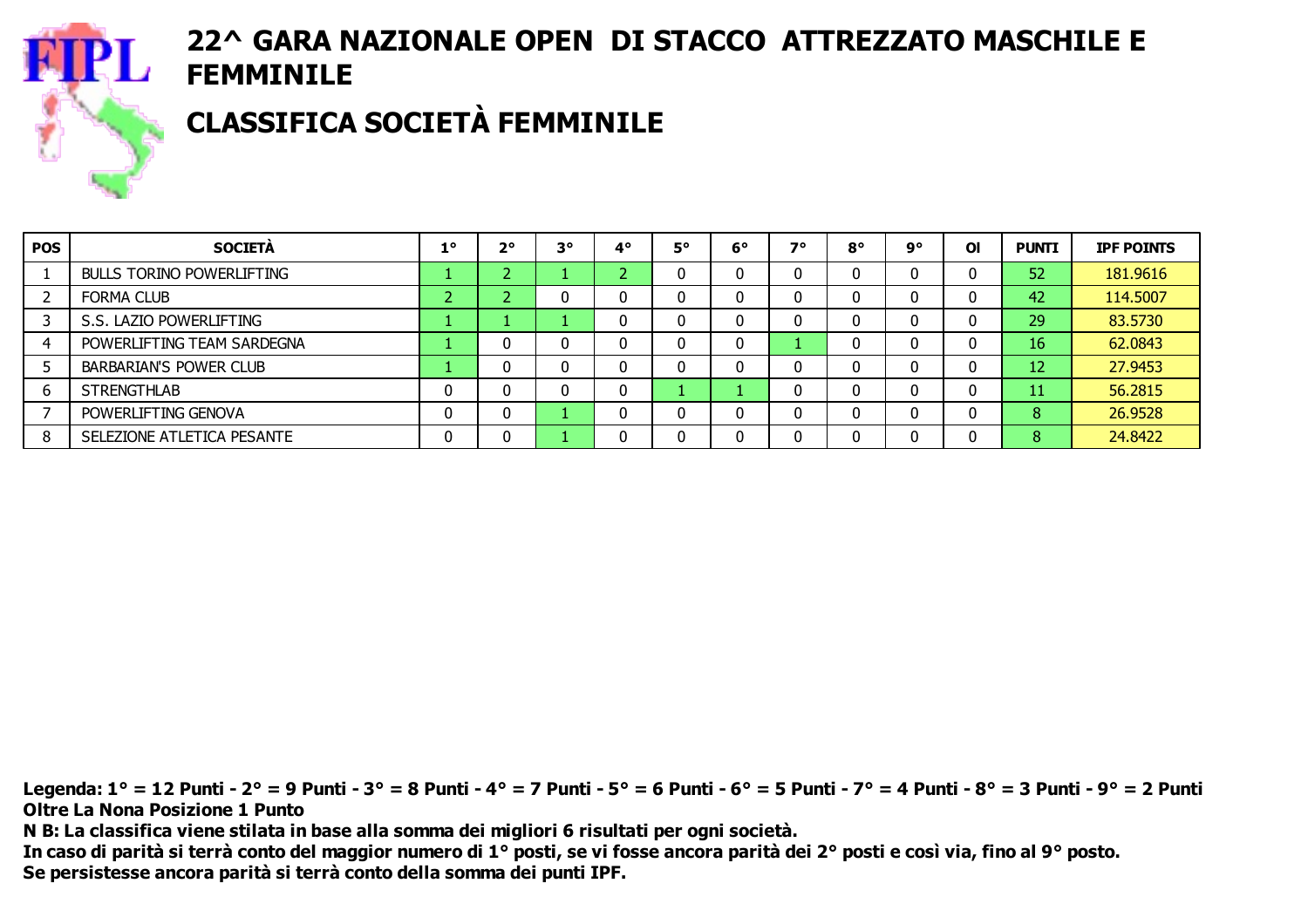

#### CLASSIFICA CAT. FEMMINILE

| <b>POS</b>  | <b>ATLETA</b>            | <b>SOCIETÀ</b>                   | <b>A.N.</b> | <b>PESO</b> | <b>CAT. ETÀ</b> | ST <sub>1</sub> | ST <sub>2</sub> | ST <sub>3</sub>  | <b>BST</b> | <b>TOT</b> | <b>IPF POINTS</b> |
|-------------|--------------------------|----------------------------------|-------------|-------------|-----------------|-----------------|-----------------|------------------|------------|------------|-------------------|
| $-47$       |                          |                                  |             |             |                 |                 |                 |                  |            |            |                   |
| $1^{\circ}$ | <b>PUZO MANUELA</b>      | <b>BULLS TORINO POWERLIFTING</b> | 1984        | 43,57       | Senior          | 132,5           | 140,0           | 142,5            | 140,0      | 140,0      | 32,5544           |
| $2^{\circ}$ | <b>PISANU ESTER</b>      | <b>BULLS TORINO POWERLIFTING</b> | 1994        | 45,17       | Senior          | 130,0           | 137,5           | 140,0            | 140,0      | 140,0      | 31,6309           |
| $3^{\circ}$ | PETI BARBARA             | S.S. LAZIO POWERLIFTING          | 1976        | 46,33       | Master I        | 122,5           | 130,0           | 140,0            | 130,0      | 130,0      | 28,7989           |
| $-52$       |                          |                                  |             |             |                 |                 |                 |                  |            |            |                   |
| $1^{\circ}$ | <b>STUCCHI MANUELA</b>   | <b>FORMA CLUB</b>                | 1966        | 50,19       | Master II       | 145,0           | 155,0           | 162,5            | 155,0      | 155,0      | 32,3612           |
| $2^{\circ}$ | <b>CORRIAS ANASTASIA</b> | S.S. LAZIO POWERLIFTING          | 1995        | 51,44       | Senior          | 145,0           | 152,5           | 157,5            | 152,5      | 152,5      | 31,2915           |
| 3°          | <b>BOGGIANO BRUNA</b>    | POWERLIFTING GENOVA              | 1975        | 49,33       | Master I        | 120,0           | 127,5           | 130,0            | 127,5      | 127,5      | 26,9528           |
| $4^{\circ}$ | <b>PUZO FEDERICA</b>     | <b>BULLS TORINO POWERLIFTING</b> | 1995        | 50,87       | Senior          | 105,0           | 112,5           | 112,5            | 112,5      | 112,5      | 23,2649           |
| FG          | <b>GLIONNA GIULIA</b>    | <b>BULLS TORINO POWERLIFTING</b> | 1999        | 51,98       | Junior          | 161,0           | 161.0           | 163.0            | 0,0        | FG         | FG                |
| $-57$       |                          |                                  |             |             |                 |                 |                 |                  |            |            |                   |
| $1^{\circ}$ | CACHIA RAFFAELLA         | POWERLIFTING TEAM SARDEGNA       | 1977        | 57,00       | Master I        | 175,0           | 190,0           | 200,0            | 190,0      | 190,0      | 36,4192           |
| $2^{\circ}$ | <b>GIACONE GIULIA</b>    | <b>BULLS TORINO POWERLIFTING</b> | 1992        | 55,96       | Senior          | 155,0           | 162,5           | 170,0            | 170,0      | 170,0      | 32,9696           |
| $3^{\circ}$ | <b>GUARINO SARA</b>      | <b>BULLS TORINO POWERLIFTING</b> | 1990        | 56,08       | Senior          | 150,0           | 160,0           | 165,0            | 160,0      | 160,0      | 30,9876           |
| $4^{\circ}$ | <b>CAVALLO GIORGIA</b>   | <b>BULLS TORINO POWERLIFTING</b> | 1989        | 53,26       | Senior          | 135,0           | 145,0           | 152,5            | 152,5      | 152,5      | 30,5542           |
| $5^\circ$   | LA FERRARA IRENE         | <b>STRENGTHLAB</b>               | 1977        | 56,45       | Master I        | 152,5           | 160,0           | 162,5            | 152,5      | 152,5      | 29,4113           |
| $6^{\circ}$ | <b>CANELLA BARBARA</b>   | <b>STRENGTHLAB</b>               | 1966        | 52,61       | Master II       | 125,0           | 133,0           | 137,0            | 133,0      | 133,0      | 26,8702           |
| $7^\circ$   | <b>CORSI BRUNA</b>       | POWERLIFTING TEAM SARDEGNA       | 1964        | 54,45       | Master II       | 125,0           | 130,0           | 135,0            | 130,0      | 130,0      | 25,6651           |
| $-63$       |                          |                                  |             |             |                 |                 |                 |                  |            |            |                   |
| $1^{\circ}$ | MARCHIONNE ILARIA        | <b>FORMA CLUB</b>                | 1986        | 60,78       | Senior          | 155,0           | 160,0           | 165,0            | 165,0      | 165,0      | 30,4126           |
| $2^{\circ}$ | RODINA ALESSIA           | <b>FORMA CLUB</b>                | 1975        | 62,50       | Master I        | 150,0           | 160,0           | 162,5            | 162,5      | 162,5      | 29,4704           |
| $3^{\circ}$ | PALMISANO TERESA         | SELEZIONE ATLETICA PESANTE       | 1967        | 60,95       | Master II       | 127,5           | 135,0           | 140,0            | 135,0      | 135,0      | 24,8422           |
| $4^\circ$   | DI SANTO ELVIRA          | <b>BULLS TORINO POWERLIFTING</b> | 1979        | 61.50       | Master I        | 115,0           | 120,0           | <del>130.0</del> | 120,0      | 120.0      | 21,9662           |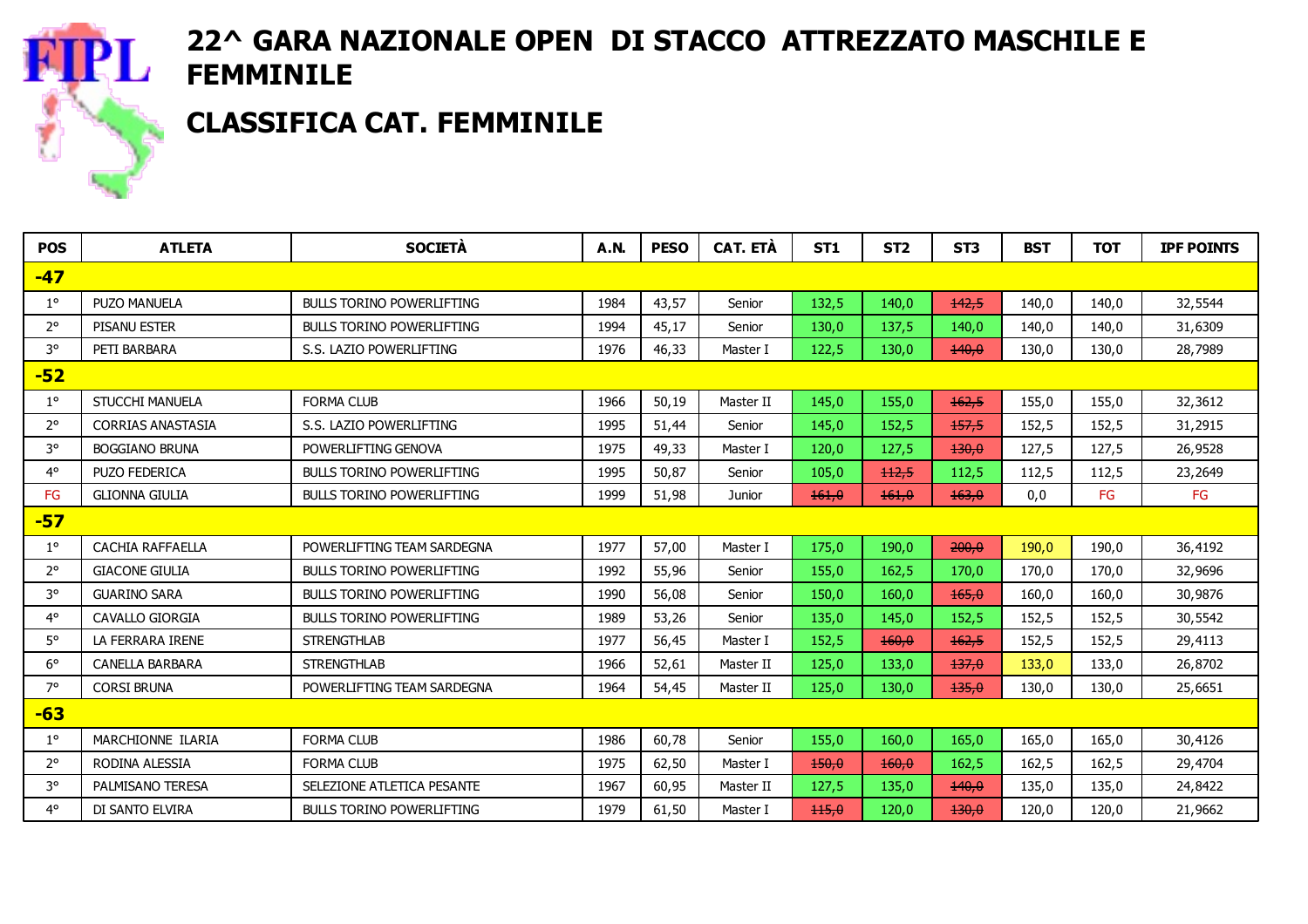

### CLASSIFICA CAT. FEMMINILE

| <b>POS</b>  | <b>ATLETA</b>         | <b>SOCIETA</b>                | <b>A.N.</b> | <b>PESO</b> | <b>CAT. ETA</b> | ST <sub>1</sub> | ST <sub>2</sub> | ST <sub>3</sub> | <b>BST</b> | <b>TOT</b> | <b>IPF POINTS</b> |
|-------------|-----------------------|-------------------------------|-------------|-------------|-----------------|-----------------|-----------------|-----------------|------------|------------|-------------------|
| $-69$       |                       |                               |             |             |                 |                 |                 |                 |            |            |                   |
| $1^{\circ}$ | ZONA ILARIA           | <b>BARBARIAN'S POWER CLUB</b> | 1982        | 63,15       | Master I        | 140,0           | 147,5           | 155,0.          | 155,0      | 155,0      | 27,9453           |
| $-76$       |                       |                               |             |             |                 |                 |                 |                 |            |            |                   |
| $1^{\circ}$ | JARLSDOTTIR HARPA SIF | S.S. LAZIO POWERLIFTING       | 1980        | 73,59       | Master I        | 130,0           | 137,5           | 141,0           | 141,0      | 141,0      | 23,4826           |
| າ           | BERETTA DONATELLA     | <b>FORMA CLUB</b>             | 1959        | 75,21       | Master III      | 115,0           | 125,0           | 135,0           | 135,0      | 135,0      | 22,2565           |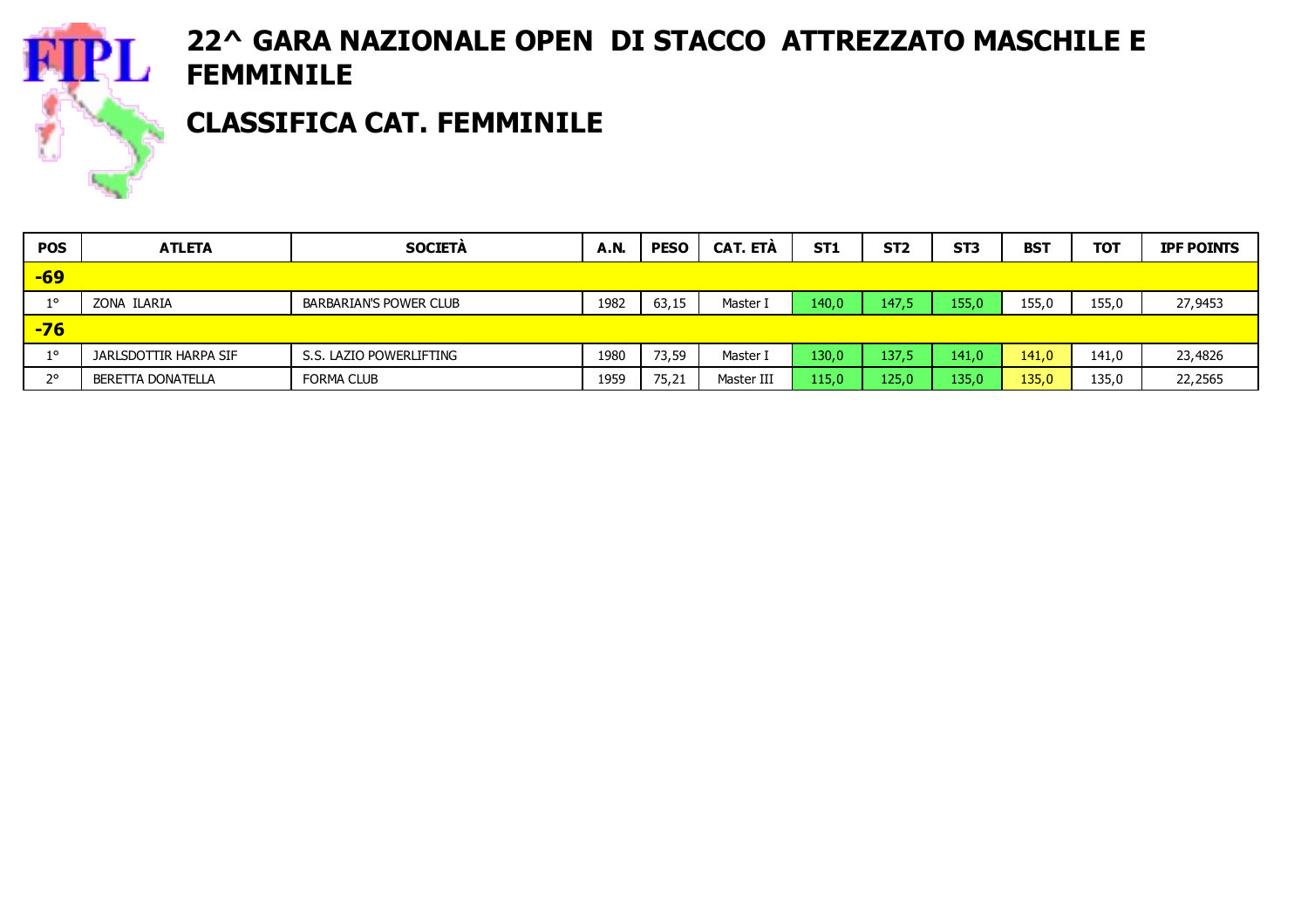

### CLASSIFICA ASSOLUTA FEMMINILE

| <b>ATLETA</b>            | <b>SOCIETÀ</b>                   | <b>A.N.</b> | <b>PESO</b> | CAT.  | <b>CAT. ETÀ</b> | <b>TOTALE</b> | <b>IPF POINTS</b> |
|--------------------------|----------------------------------|-------------|-------------|-------|-----------------|---------------|-------------------|
| <b>Junior</b>            |                                  |             |             |       |                 |               |                   |
| <b>GIULIA GLIONNA</b>    | <b>BULLS TORINO POWERLIFTING</b> | 1999        | 51,98       | $-52$ | Junior          | <b>FG</b>     | <b>FG</b>         |
| <b>Senior</b>            |                                  |             |             |       |                 |               |                   |
| <b>GIULIA GIACONE</b>    | <b>BULLS TORINO POWERLIFTING</b> | 1992        | 55,96       | $-57$ | Senior          | 170,0         | 32,9696           |
| <b>MANUELA PUZO</b>      | <b>BULLS TORINO POWERLIFTING</b> | 1984        | 43,57       | $-47$ | Senior          | 140,0         | 32,5544           |
| <b>ESTER PISANU</b>      | <b>BULLS TORINO POWERLIFTING</b> | 1994        | 45,17       | $-47$ | Senior          | 140,0         | 31,6309           |
| ANASTASIA CORRIAS        | S.S. LAZIO POWERLIFTING          | 1995        | 51,44       | $-52$ | Senior          | 152,5         | 31,2915           |
| <b>SARA GUARINO</b>      | <b>BULLS TORINO POWERLIFTING</b> | 1990        | 56,08       | $-57$ | Senior          | 160,0         | 30,9876           |
| <b>GIORGIA CAVALLO</b>   | <b>BULLS TORINO POWERLIFTING</b> | 1989        | 53,26       | $-57$ | Senior          | 152,5         | 30,5542           |
| <b>ILARIA MARCHIONNE</b> | <b>FORMA CLUB</b>                | 1986        | 60,78       | $-63$ | Senior          | 165,0         | 30,4126           |
| FEDERICA PUZO            | <b>BULLS TORINO POWERLIFTING</b> | 1995        | 50,87       | $-52$ | Senior          | 112,5         | 23,2649           |
| <b>Master I</b>          |                                  |             |             |       |                 |               |                   |
| RAFFAELLA CACHIA         | POWERLIFTING TEAM SARDEGNA       | 1977        | 57,00       | $-57$ | Master I        | 190,0         | 36,4192           |
| ALESSIA RODINA           | <b>FORMA CLUB</b>                | 1975        | 62,50       | -63   | Master I        | 162,5         | 29,4704           |
| <b>IRENE LA FERRARA</b>  | <b>STRENGTHLAB</b>               | 1977        | 56,45       | -57   | Master I        | 152,5         | 29,4113           |
| <b>BARBARA PETI</b>      | S.S. LAZIO POWERLIFTING          | 1976        | 46,33       | $-47$ | Master I        | 130,0         | 28,7989           |
| ILARIA ZONA              | <b>BARBARIAN'S POWER CLUB</b>    | 1982        | 63,15       | -69   | Master I        | 155,0         | 27,9453           |
| <b>BRUNA BOGGIANO</b>    | POWERLIFTING GENOVA              | 1975        | 49,33       | $-52$ | Master I        | 127,5         | 26,9528           |
| HARPA SIF JARLSDOTTIR    | S.S. LAZIO POWERLIFTING          | 1980        | 73,59       | -76   | Master I        | 141,0         | 23,4826           |
| ELVIRA DI SANTO          | <b>BULLS TORINO POWERLIFTING</b> | 1979        | 61,50       | $-63$ | Master I        | 120,0         | 21,9662           |
| <b>Master II</b>         |                                  |             |             |       |                 |               |                   |
| MANUELA STUCCHI          | <b>FORMA CLUB</b>                | 1966        | 50,19       | $-52$ | Master II       | 155,0         | 32,3612           |
| <b>BARBARA CANELLA</b>   | <b>STRENGTHLAB</b>               | 1966        | 52,61       | $-57$ | Master II       | 133,0         | 26,8702           |
| <b>BRUNA CORSI</b>       | POWERLIFTING TEAM SARDEGNA       | 1964        | 54,45       | $-57$ | Master II       | 130,0         | 25,6651           |
| TERESA PALMISANO         | SELEZIONE ATLETICA PESANTE       | 1967        | 60,95       | $-63$ | Master II       | 135,0         | 24,8422           |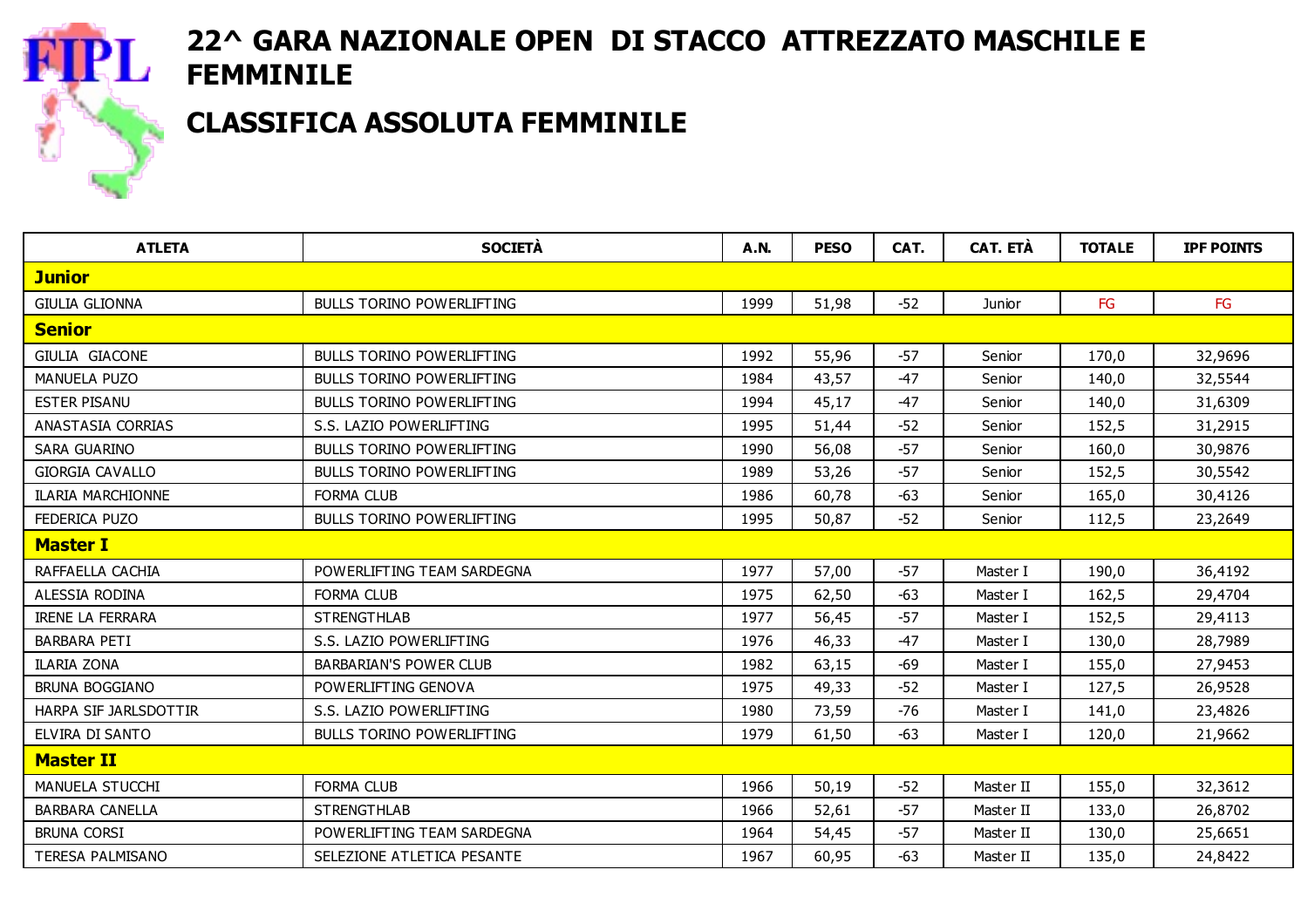

#### CLASSIFICA ASSOLUTA FEMMINILE

| <b>ATLETA</b>     | <b>SOCIETA</b> |      | <b>PESO</b><br><b>A.N.</b> |       | <b>CAT. ETA</b><br><b>TOTALE</b> |       | <b>IPF POINTS</b> |  |
|-------------------|----------------|------|----------------------------|-------|----------------------------------|-------|-------------------|--|
| <b>Master III</b> |                |      |                            |       |                                  |       |                   |  |
| DONATELLA BERETTA | FORMA CLUB     | 1959 | 75,21                      | $-76$ | Master III                       | 135,0 | 22,2565           |  |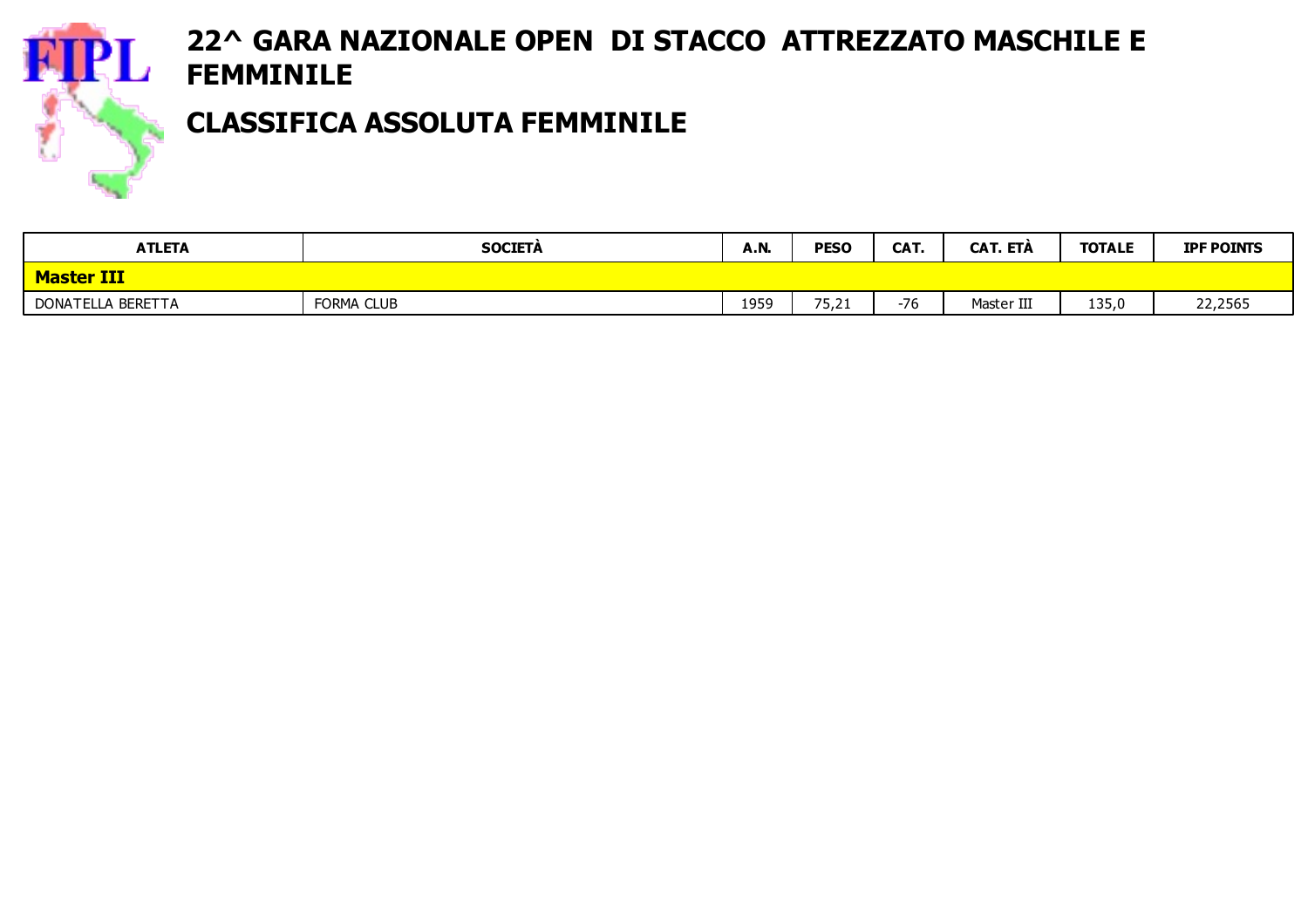

#### MIGLIOR ATLETA FEMMINILE

| <b>ATLETA</b>            | <b>SOCIETÀ</b>                   | <b>A.N.</b> | <b>PESO</b> | CAT.  | <b>STACCO</b> | <b>IPF POINTS</b> |
|--------------------------|----------------------------------|-------------|-------------|-------|---------------|-------------------|
| RAFFAELLA CACHIA         | POWERLIFTING TEAM SARDEGNA       | 1977        | 57,00       | $-57$ | 190,0         | 36,4192           |
| <b>GIULIA GIACONE</b>    | <b>BULLS TORINO POWERLIFTING</b> | 1992        | 55,96       | $-57$ | 170,0         | 32,9696           |
| MANUELA PUZO             | <b>BULLS TORINO POWERLIFTING</b> | 1984        | 43,57       | $-47$ | 140,0         | 32,5544           |
| MANUELA STUCCHI          | <b>FORMA CLUB</b>                | 1966        | 50,19       | $-52$ | 155,0         | 32,3612           |
| <b>ESTER PISANU</b>      | BULLS TORINO POWERLIFTING        | 1994        | 45,17       | $-47$ | 140,0         | 31,6309           |
| ANASTASIA CORRIAS        | S.S. LAZIO POWERLIFTING          | 1995        | 51,44       | $-52$ | 152,5         | 31,2915           |
| <b>SARA GUARINO</b>      | <b>BULLS TORINO POWERLIFTING</b> | 1990        | 56,08       | $-57$ | 160,0         | 30,9876           |
| <b>GIORGIA CAVALLO</b>   | <b>BULLS TORINO POWERLIFTING</b> | 1989        | 53,26       | $-57$ | 152,5         | 30,5542           |
| <b>ILARIA MARCHIONNE</b> | <b>FORMA CLUB</b>                | 1986        | 60,78       | $-63$ | 165,0         | 30,4126           |
| ALESSIA RODINA           | <b>FORMA CLUB</b>                | 1975        | 62,50       | $-63$ | 162,5         | 29,4704           |
| <b>IRENE LA FERRARA</b>  | <b>STRENGTHLAB</b>               | 1977        | 56,45       | $-57$ | 152,5         | 29,4113           |
| <b>BARBARA PETI</b>      | S.S. LAZIO POWERLIFTING          | 1976        | 46,33       | $-47$ | 130,0         | 28,7989           |
| <b>ILARIA ZONA</b>       | <b>BARBARIAN'S POWER CLUB</b>    | 1982        | 63,15       | -69   | 155,0         | 27,9453           |
| <b>BRUNA BOGGIANO</b>    | POWERLIFTING GENOVA              | 1975        | 49,33       | $-52$ | 127,5         | 26,9528           |
| <b>BARBARA CANELLA</b>   | <b>STRENGTHLAB</b>               | 1966        | 52,61       | $-57$ | 133,0         | 26,8702           |
| BRUNA CORSI              | POWERLIFTING TEAM SARDEGNA       | 1964        | 54,45       | $-57$ | 130,0         | 25,6651           |
| <b>TERESA PALMISANO</b>  | SELEZIONE ATLETICA PESANTE       | 1967        | 60,95       | $-63$ | 135,0         | 24,8422           |
| HARPA SIF JARLSDOTTIR    | S.S. LAZIO POWERLIFTING          | 1980        | 73,59       | -76   | 141,0         | 23,4826           |
| FEDERICA PUZO            | <b>BULLS TORINO POWERLIFTING</b> | 1995        | 50,87       | $-52$ | 112,5         | 23,2649           |
| DONATELLA BERETTA        | <b>FORMA CLUB</b>                | 1959        | 75,21       | -76   | 135,0         | 22,2565           |
| ELVIRA DI SANTO          | <b>BULLS TORINO POWERLIFTING</b> | 1979        | 61,50       | $-63$ | 120,0         | 21,9662           |
| <b>GIULIA GLIONNA</b>    | <b>BULLS TORINO POWERLIFTING</b> | 1999        | 51,98       | $-52$ | 0,0           | FG                |